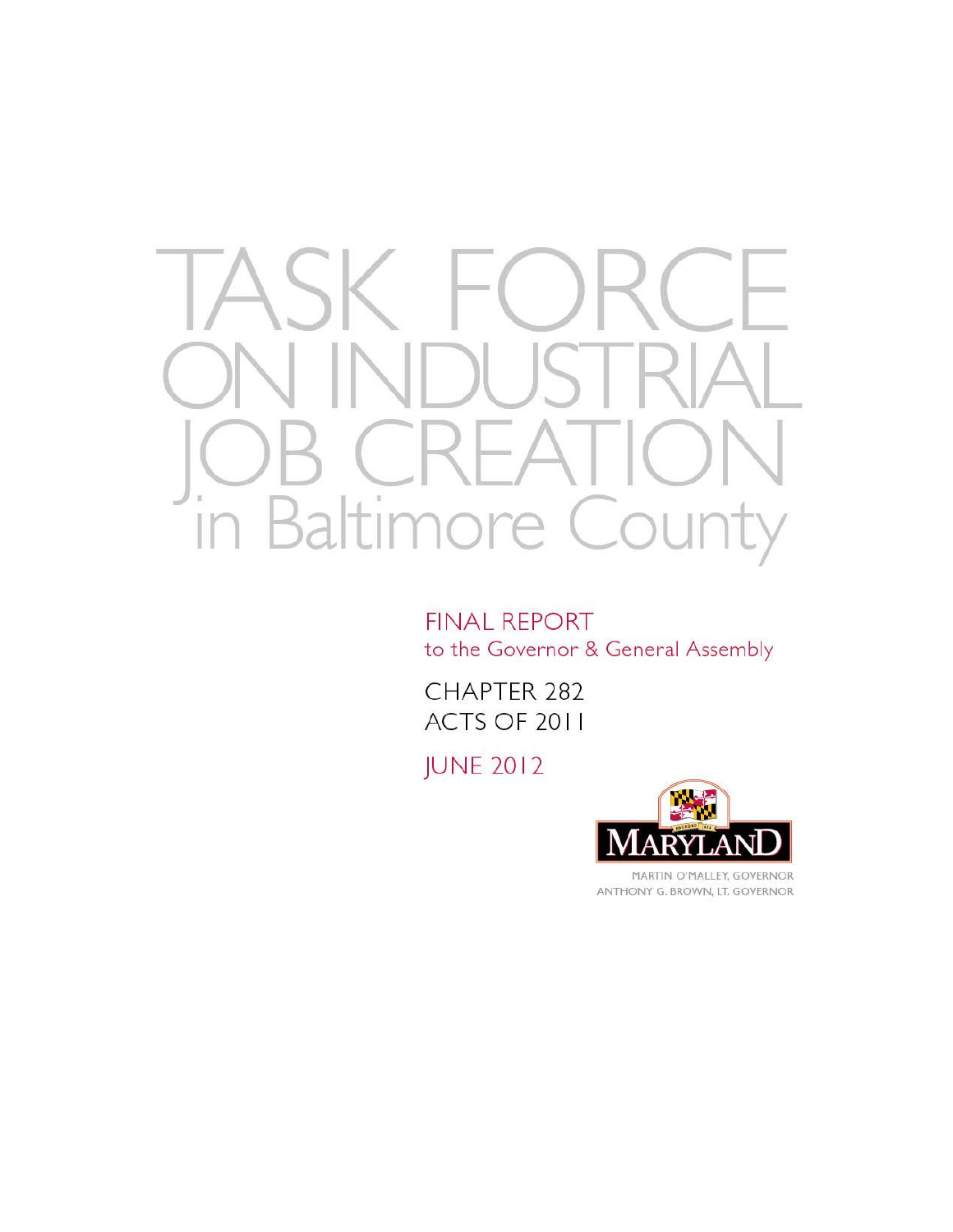# **Table of Contents**

| Executive Summary [11] Marshall Summary [12] Marshall Summary [12] Marshall Summary [12] Marshall Summary [12] |     |
|----------------------------------------------------------------------------------------------------------------|-----|
| I. The Changing Global Landscape:                                                                              |     |
|                                                                                                                |     |
|                                                                                                                |     |
|                                                                                                                | -24 |
|                                                                                                                | 25  |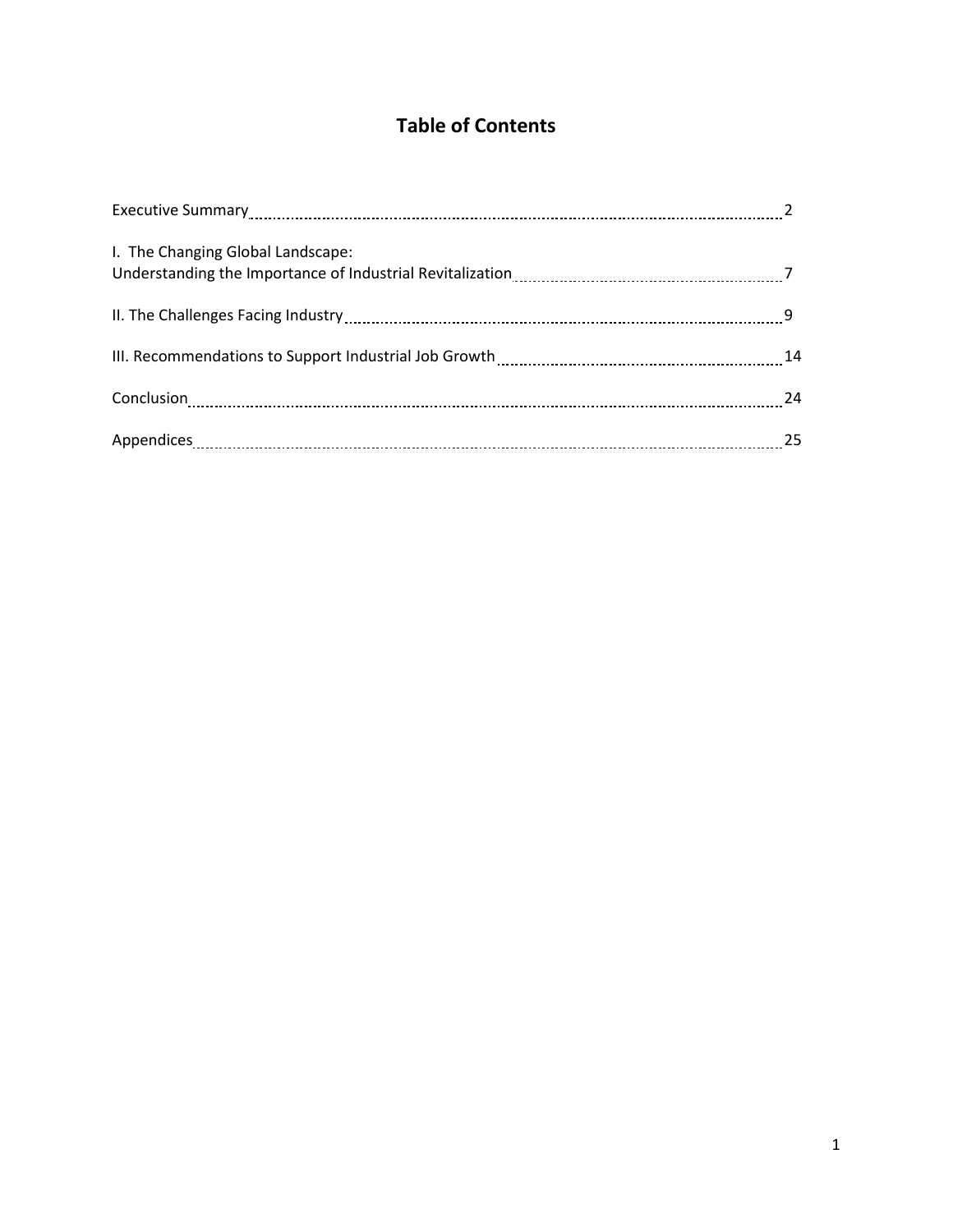### **Executive Summary**

Established by Chapter 282, Acts of 2011, the Task Force on Industrial Job Creation in Baltimore County (Task Force) has spent the past eight months examining how to encourage industrial job creation in the County and State (see Appendix A for membership roster). The Task Force, in its preliminary report, identified a number of factors impacting industrial job growth  $\frac{1}{2}$  and in this report has compiled a number of recommendations that will help address each key policy area identified.

The Task Force submits this report with a sense of optimism regarding the future of industry in Baltimore County, due to the encouraging picture painted by the manufacturers and other industrial businesses consulted for this report. These companies by and large were very positive about their prospects for future growth, with many looking to hire new workers. However, if Maryland is to participate fully in the resurgence of manufacturing, as seen in other parts of the country, certain challenges must be addressed. This report suggests actionable items that the State and County can undertake to facilitate and expedite industrial job creation, and the Task Force respectfully asks that State and County leaders work together to pursue these and other policies that will support the growth of industry in the County and Statewide.

### **The Importance of a Resurgent Industrial Sector**

If the public is to be asked to support smart pro-growth industrial policy, it is necessary that they understand the importance of industry, particularly manufacturing, to an economy. The benefits of a strong industrial sector reach far beyond industry itself, as:

- Research conducted by the Manufacturing Institute demonstrates that every dollar of manufactured goods produced creates another \$1.40 of activity in other sectors, twice the \$.71 multiplier effect for the services industry.
- In addition to this direct economic impact, is the impact on innovation, as two thirds of research and development capacity in the U.S. is concentrated in manufacturing.<sup>2</sup>

It should come as no surprise then that the strongest economies amidst the current global economic malaise are those such as China, Germany, and the U.S., who all have strong industrial sectors producing the products that the rest of the world wants to buy. Indeed, manufacturing has been one of the bright spots in our national economy and in fact:

 As of May 2012, manufacturing employment has been steadily growing in the U.S. for 32 months straight, with new factory orders having grown in each of the past 37 months.<sup>3</sup>

 1 Task Force Preliminary Report:

[http://www.choosemaryland.org/aboutdbed/Documents/ProgramReports/2011/ProgramReports2011](http://www.choosemaryland.org/aboutdbed/Documents/ProgramReports/2011/ProgramReports2011-complete/TFIJCPreliminaryReport.pdf) [complete/TFIJCPreliminaryReport.pdf](http://www.choosemaryland.org/aboutdbed/Documents/ProgramReports/2011/ProgramReports2011-complete/TFIJCPreliminaryReport.pdf)

<sup>&</sup>lt;sup>2</sup> The Facts About Modern Manufacturing, Manufacturing Institute: <http://www.themanufacturinginstitute.org/~/media/D45D1F9EE65C45B7BD17A8DB15AC00EC.ashx>

 $\frac{3}{3}$  May 2012 Manufacturing Report on Business, Institute for Supply Management: <http://www.ism.ws/ismreport/mfgrob.cfm>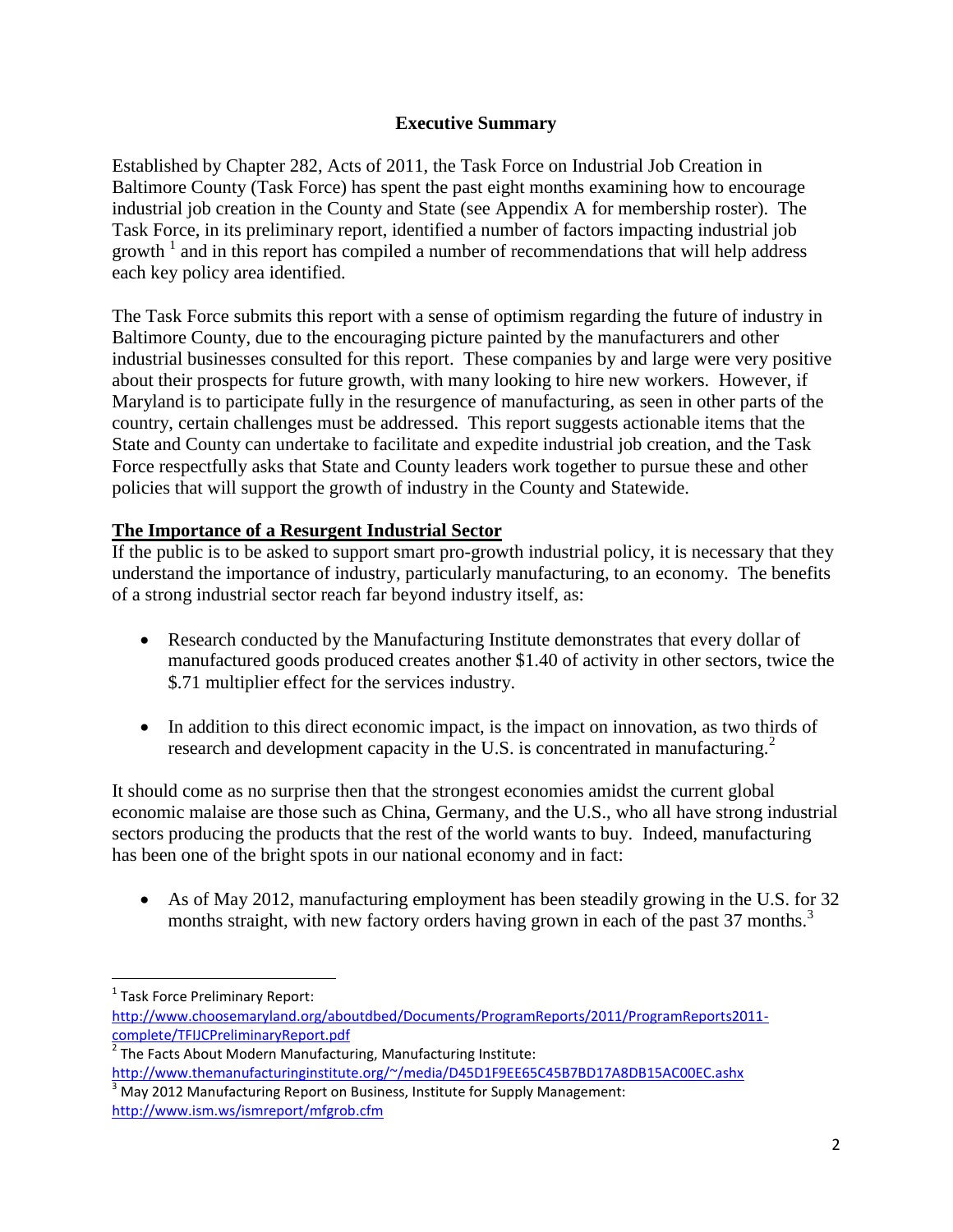- According to the Bureau of Labor Statistics, the 120,000 factory jobs gained in 2011 is the first year-over-year increase in manufacturing employment since 1998.
- Additionally, Forbes reports that in 2011, "American manufacturers added value of \$1.7 trillion to the U.S. economy, up 6.6% over the previous year after accounting for inflation. By the same measure, the rest of the economy grew by  $2.2\%$ .<sup>"4</sup>

# **Why Manufacturing is Back**

The resurgent manufacturing sector nationally is due to a variety of factors that have served to help level the playing field with international competitors such as China. In fact, a report conducted by the Boston Consulting Group in October 2011 found that roughly two to three million jobs could be created in the U.S. by 2015 due to companies "re-shoring" jobs just from China alone<sup>5</sup>, because of factors that include:

- a devalued dollar,
- rising wage rates in China,
- increased shipping (energy) costs from abroad,
- the advent of stricter environmental controls in key overseas industrial areas,
- product safety and intellectual property concerns, and
- the inherent intergovernmental, intercultural, logistical, and business complexities of producing products overseas for the U.S."s well-regulated markets.

When coupled with Baltimore County's significant natural competitive advantages:

- excellent transportation, public works (electric, sewer, water), and export infrastructure,
- demand from large East-Coast population centers,
- robust research and development capabilities,
- extensive and timely distribution networks,
- technological know-how, and

 $\overline{a}$ 

• a world-class education system

industry is poised to make a comeback locally, if the right policies are pursued.

The State and County can help facilitate industrial job growth by ensuring that the State and County remain competitive with other states in the long term through adjusting tax and utility rates. However, there are a variety of other far simpler steps that can be taken in the short term that will have lasting impact. The Task Force focused on these items due to its finite life span and anticipates that the more complex long-term solutions will be discussed by the newly reestablished Maryland Advisory Commission on Manufacturing Competitiveness (MACMC), which will be briefed on this Task Force's findings and recommendations, some of which are summarized below:

<sup>&</sup>lt;sup>4</sup> Jon Bruner, Forbes Staff: <u>http://www.forbes.com/sites/jonbruner/2011/08/22/u-s-manufacturing-surges-ahead-</u> [but-dont-look-for-a-factory-job-infographic/](http://www.forbes.com/sites/jonbruner/2011/08/22/u-s-manufacturing-surges-ahead-but-dont-look-for-a-factory-job-infographic/)

 $\frac{5}{3}$  Made in America, Again. 2011, Boston Consulting Group: <http://www.bcg.com/media/PressReleaseDetails.aspx?id=tcm:12-88775>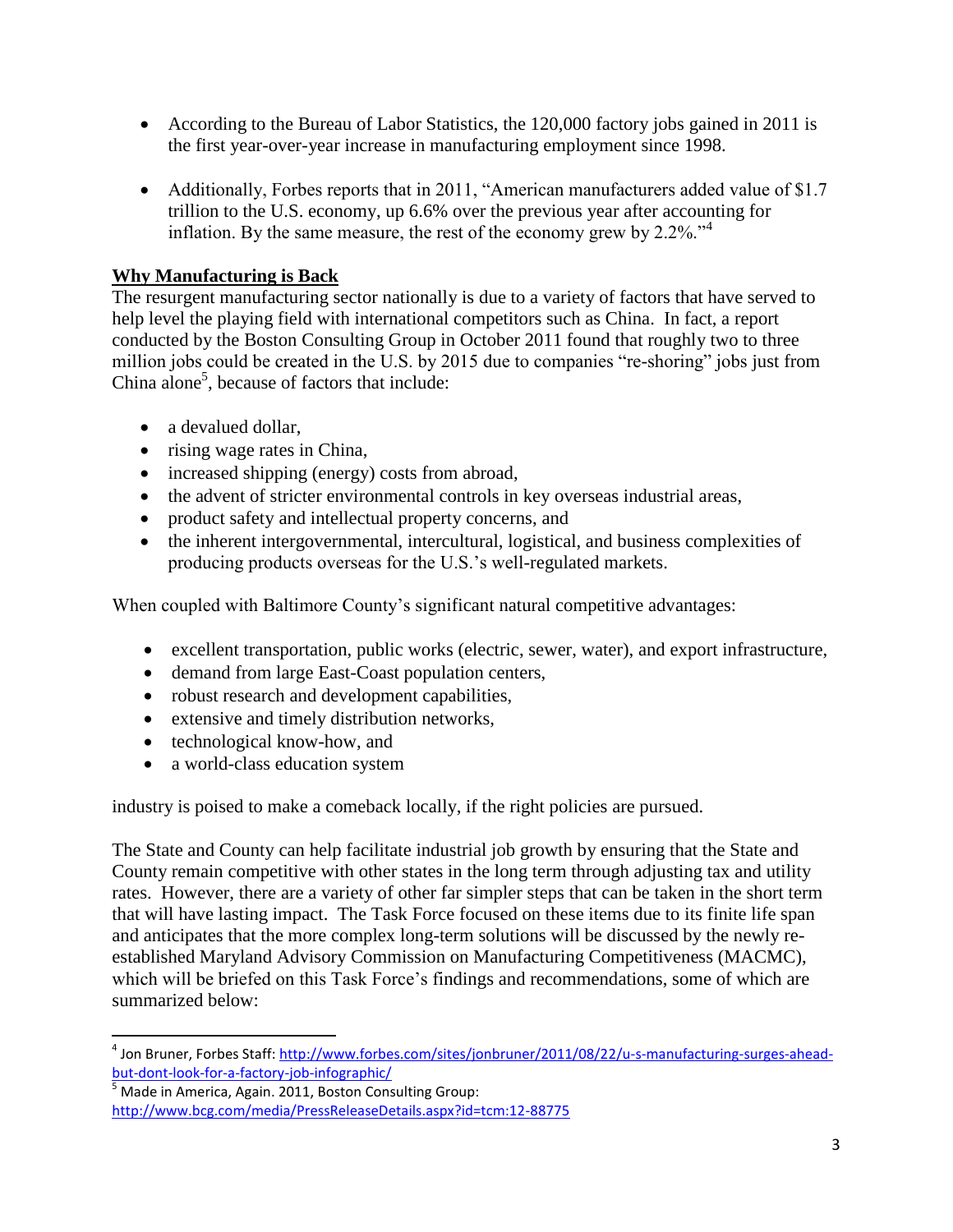### **Changing Public** *Mis***Perceptions**

Perhaps no other economic sector in Maryland stands ready to benefit from Maryland"s natural competitive advantages than the industrial sector due to the changing realities of global competition. However, the public is largely unaware of the potential for resurgence of industry in the County and State. This story and the opportunities it provides needs to be better communicated to the public, and industry needs leaders to champion its cause.

### **Key Recommendations:**

- The County Department of Economic Development should work with the Maryland Department of Business and Economic Development (DBED) to publicize select industrial success stories as public interest stories to be shopped to local news outlets to carry. The stories told should reflect opportunities for younger workers in a growth sector.
- The MACMC should work to facilitate tours of facilities for students, parents, and policy makers, as well as an annual industrial workforce career day.

### **Developing a Skilled Labor Pool**

The scarcity of skilled labor (machinists, operators, craft workers, technicians, etc.) is one of the top issues impacting manufacturers' ability to remain competitive in the State, despite the fact that these jobs pay almost 54% higher (averaging over \$78K) than other nonfarm payrolls in Maryland<sup> $\delta$ </sup>, and are largely clean and safe. This problem stems from a number of factors, but perhaps the most important is that the public is unaware of the current face of industrial employment and advanced manufacturing and is therefore reluctant to encourage students to pursue the necessary coursework.

### **Key Recommendations:**

l

- The State's Partnership for Workforce Quality program and the Maryland Industrial Training Program should both have funding restored/increased.
- The Maryland State Department of Education (MSDE) should designate an ombudsperson for industrial businesses who would facilitate business involvement with the State"s curriculum development process, as well as student internship and teacher externship opportunities. DBED, the Department of Labor, Licensing, and Regulation (DLLR), and the MACMC should coordinate regularly with this individual.
- A Manufacturing Education Advisory Council should be established as part of the Maryland public school system. The Council would advise the State"s educational community on industrial workforce needs, and would coordinate partnerships with industry, events, tours, career days, and field trips for students, in conjunction with the MACMC. The above suggested MSDE industrial ombudsperson might staff this Council.
- The Department of Labor, Licensing, and Regulation should explore the possibility of working with neighboring states to establish a regional employment pool and database for the skilled trades.

<sup>6</sup> Rust Belt Rising – Maryland's Manufacturers Are Rising, Baltimore Business Review, 2012. By: Niall H. O'Malley. <http://www.cfasociety.org/baltimore/Documents/2012BBR.pdf>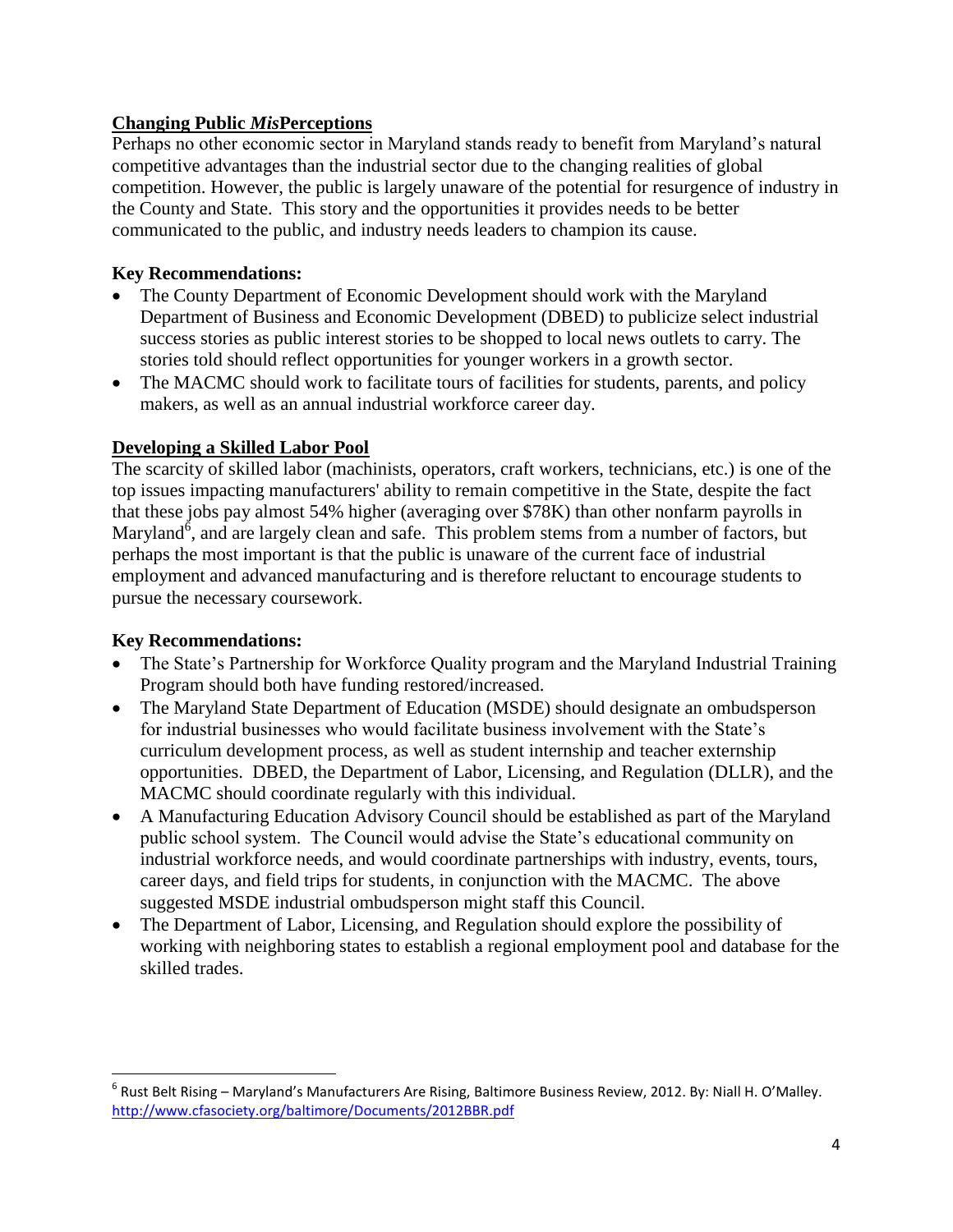### **Bolstering Business Attraction Efforts**

Baltimore County and the State have a number of tools that can be used for the attraction, retention and expansion of businesses. At the same time, the County has a host of attractive locations that could be marketed as areas of opportunity for industrial businesses. The Sparrows Point peninsula, for example, is one of those locations. Identifying strategic opportunities for available industrial properties like this (as well as for undeveloped property), and then aggressively pursuing those opportunities with tools and incentives tailored to individual companies is key to bringing industry back to the County, particularly in areas where it existed previously.

### **Key Recommendations:**

- In the case of Sparrows Point, the State could assist with a host of resources, incentives, and tax credit programs, and should engage the new owners of the property to see how a leasing and redevelopment process for underutilized parcels can be facilitated. Matching funding to help the County pay for the cost of a planning study may be available through DBED. The County should explore this opportunity as well as the possibility of designating the entire peninsula an Enterprise Zone.
- DBED"s Business Development representatives should engage education officials alongside the County"s and DBED"s workforce liaisons in their business attraction efforts. The local machining and industrial skills training programs should be marketed to prospective companies together with other available workforce development resources.
- Funding should be maintained for DBED"s financing programs, particularly the Maryland Economic Adjustment Fund (MEAF), the Maryland Economic Development Assistance Authority and Fund (MEDAAF), and the Maryland Industrial Development Financing Authority (MIDFA).

### **Promoting Business Resources**

There are a variety of business resources, tools, and organizations that exist in the County and State that can help facilitate the expansion and location of industrial businesses here. However, this information cannot always be readily found by businesses and/or is not readily understood. State decision-makers need to understand the great importance of maintaining funding for these programs and businesses need to be able to understand how to access these resources.

### **Key Recommendations:**

- A "Business Concierge" service should be incorporated as part of the business services that DBED provides, to work with individual companies in navigating programs and resources that exist at various levels of government. Alternately, this function might be incorporated into the Maryland Made Easy initiative.
- DBED should assist the County Department of Economic Development to assemble a resource guidebook for industrial businesses. The guidebook would include organizations that provide support services to industry, training opportunities, financing programs, etc.

### **Enhancing the Regulatory Environment**

County industrial businesses will often cite difficulties with permitting and regulatory processes as a challenge to business growth. Of note however, it is not generally a particular permit or regulation that businesses find onerous, but an overall dissatisfaction with the process. As many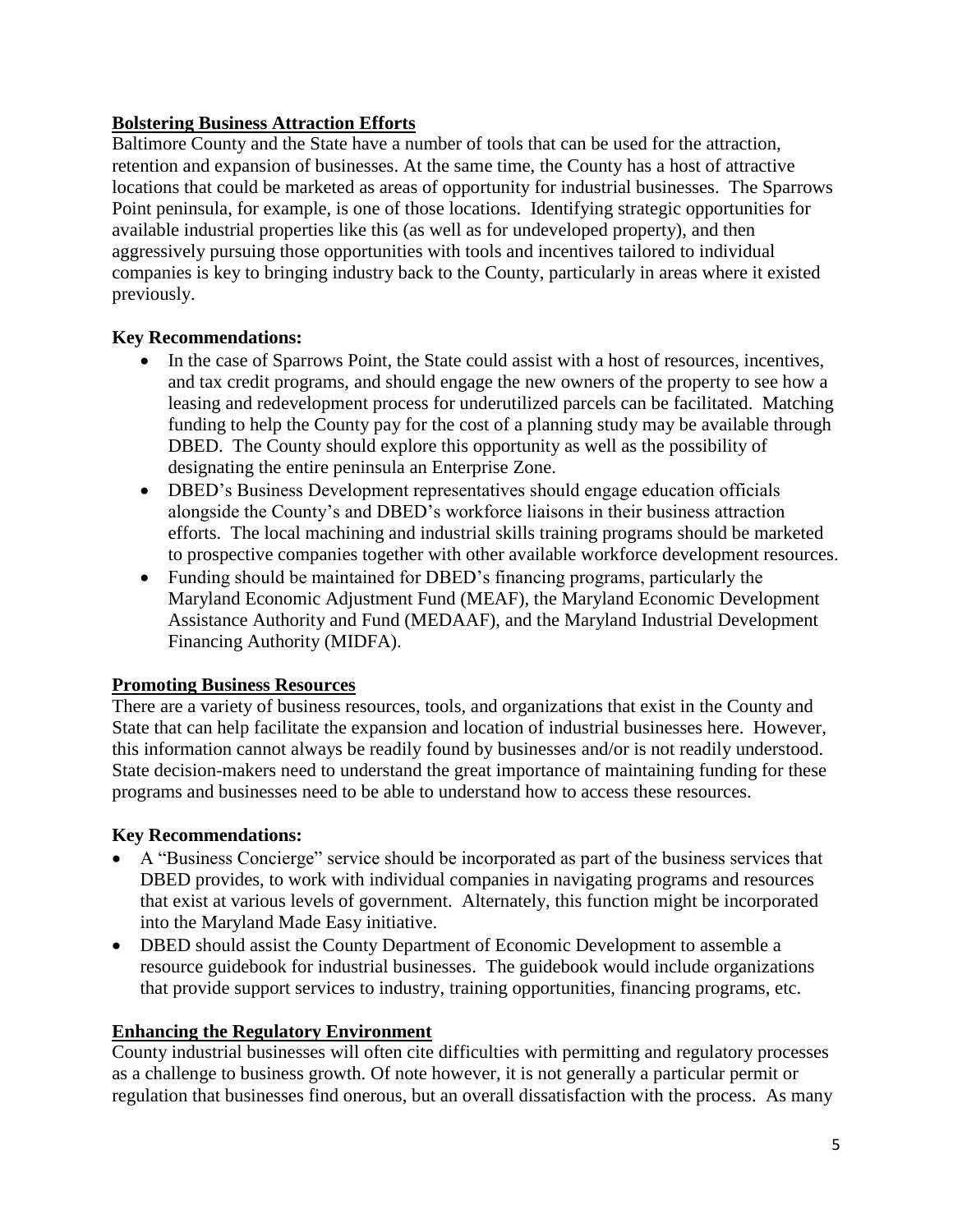industrial businesses are small, they lack the manpower to engage with the regulatory process and/or may be unaware of how to make their voices heard.

### **Key Recommendations:**

- The State and County should make it a priority to work with the new owners of the Sparrows Point steel mill and the federal government to clear the way for the Maryland Port Administration to remediate environmental conditions at the Coke Point portion of the Sparrows Point peninsula, clearing the way for the placement of dredge and the eventual capping of the site to develop a new marine terminal on the parcel.
- Additional staff resources should be devoted to Maryland Made Easy and it should be designated as the venue for the cross-agency vetting of regulations and for the coordination of the State"s response to permitting and regulatory concerns voiced by the business community. The County should look into aligning efforts with this initiative.
- The State should work to expedite the designation of new locations that are eligible to receive harbor-dredge, allowing for the placement of more dredge from private industrial sites.
- The Joint Committee on Administrative, Executive, and Legislative Review (AELR) should include as an advisor, the Secretary of DBED or his/her designee, to provide input on an asneeded basis.
- The State and University System of Maryland should study and consider supporting the Maryland Buy American Steel and Manufactured Goods Act, which would include manufactured goods as part of Maryland"s requirement that contractors use American-made goods in public works projects [\(http://mlis.state.md.us/2012rs/billfile/sb0432.htm\)](http://mlis.state.md.us/2012rs/billfile/sb0432.htm).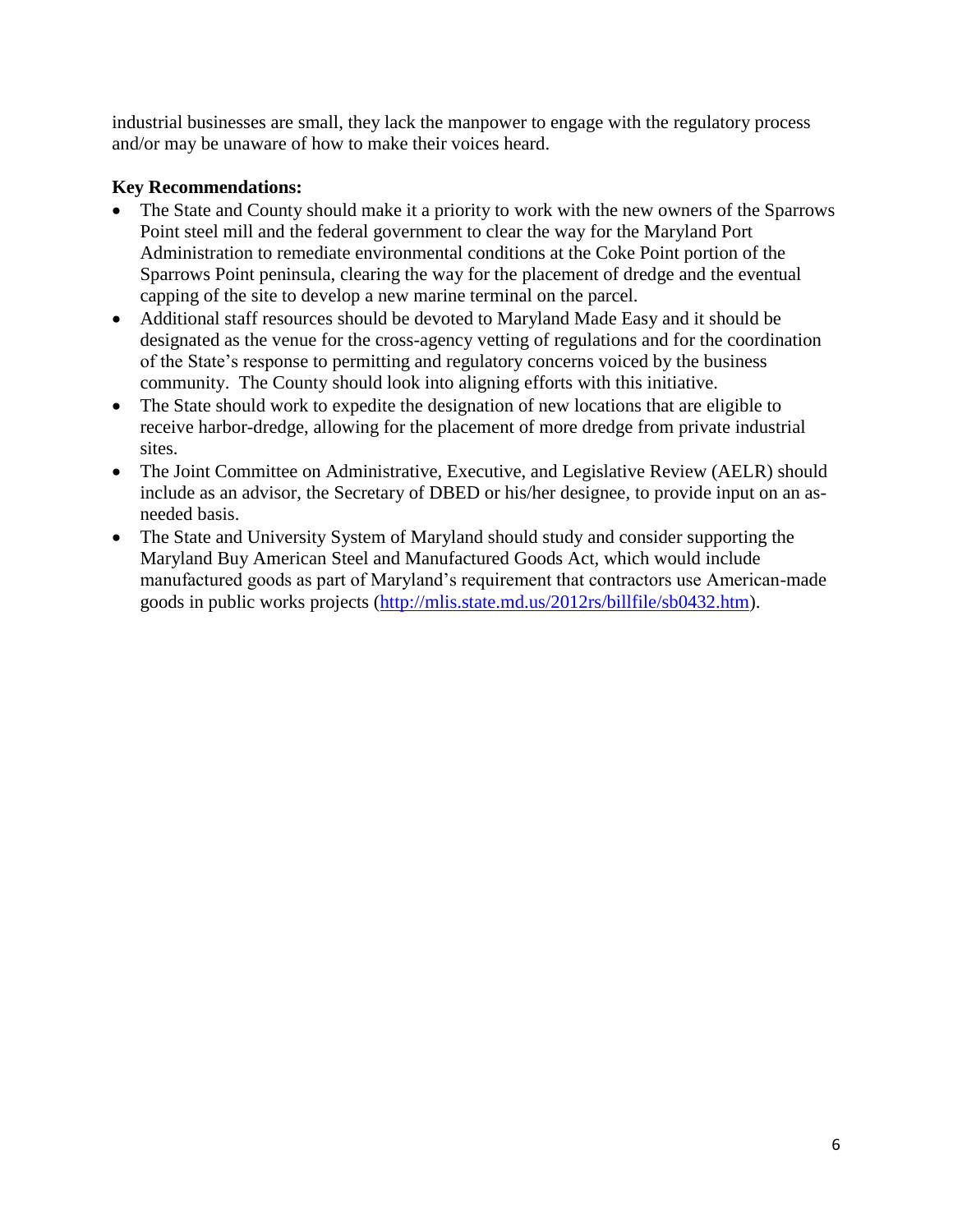#### **I. The Changing Global Landscape: Understanding The Importance of a Resurgent Industrial Sector**

Despite the decline in industrial activity in Baltimore County and nationwide over the last several decades, manufacturing has made an impressive comeback in the U.S. in recent years, and is poised to do so locally. The economic importance of this development is hard to overstate, as the benefits of a strong industrial sector reach far beyond industry itself.

Indeed, the economic multiplier effect of manufacturing far surpasses other industries, with every dollar of manufactured goods creating another \$1.40 of economic activity in other sectors. This compares with the \$.71 multiplier effect found in the services industry. When it comes to manufacturing's impact on innovation, it is one of the main drivers, laying claim to two thirds of the U.S.'s research and development capacity.<sup>7</sup> The ability to produce things that others want to buy is also critical for a nation"s economic strength. According to a recent Business Intelligence Brief<sup>8</sup> by Armada Executive Intelligence:

#### *"every one of the top twenty economies count manufacturing as at least a third of their overall GDP and those that are at the top of the list count manufacturing as over 50% of their GDP"*

Thus, it is welcome news to learn that manufacturing has been staging a comeback nationally, as Forbes reported that in 2011, "American manufacturers added value of \$1.7 trillion to the U.S. economy, up 6.6% over the previous year after accounting for inflation. By the same measure, the rest of the economy grew by 2.2%."<sup>9</sup> Employment in manufacturing has also grown steadily in the U.S., with the 120,000 factory jobs gained last year being the first year-over-year increase in manufacturing employment nationally since 1998, according to the Bureau of Labor Statistics. This trend has been continuing for almost three years as of May, with manufacturing employment having grown in the U.S. for 32 months straight, while new factory orders have grown in each of the past 37 months.<sup>10</sup>

Baltimore County, as Maryland"s most industrial county, holds tremendous promise to be part of an industrial renaissance in the Mid-Atlantic region, if the sector finds proper public support. Skilled tradesmen and women are in demand (with wages averaging over  $$78K<sup>11</sup>$ ), local companies are increasing exports abroad, and production facilities are being expanded. For example, between 2003 and 2010, Maryland manufactured exports doubled, with output also

 $\overline{\phantom{a}}$ 

<http://www.themanufacturinginstitute.org/~/media/D45D1F9EE65C45B7BD17A8DB15AC00EC.ashx>

 $<sup>7</sup>$  The Facts About Modern Manufacturing, Manufacturing Institute:</sup>

<sup>8&</sup>lt;br>May 15, 2012 Business Intelligence Brief, Armada Executive Intelligence: [http://www.armada-intel.com/business](http://www.armada-intel.com/business-intelligence-brief-may-15-2012.html)[intelligence-brief-may-15-2012.html](http://www.armada-intel.com/business-intelligence-brief-may-15-2012.html)

<sup>&</sup>lt;sup>9</sup> Jon Bruner, Forbes Staff: <u>http://www.forbes.com/sites/jonbruner/2011/08/22/u-s-manufacturing-surges-ahead-</u> [but-dont-look-for-a-factory-job-infographic/](http://www.forbes.com/sites/jonbruner/2011/08/22/u-s-manufacturing-surges-ahead-but-dont-look-for-a-factory-job-infographic/)

<sup>&</sup>lt;sup>10</sup> May 2012 Manufacturing Report on Business, Institute for Supply Management: <http://www.ism.ws/ismreport/mfgrob.cfm>

 $\frac{11}{11}$  Rust Belt Rising – Maryland's Manufacturers Are Rising, Baltimore Business Review, 2012. By: Niall H. O'Malley. <http://www.cfasociety.org/baltimore/Documents/2012BBR.pdf>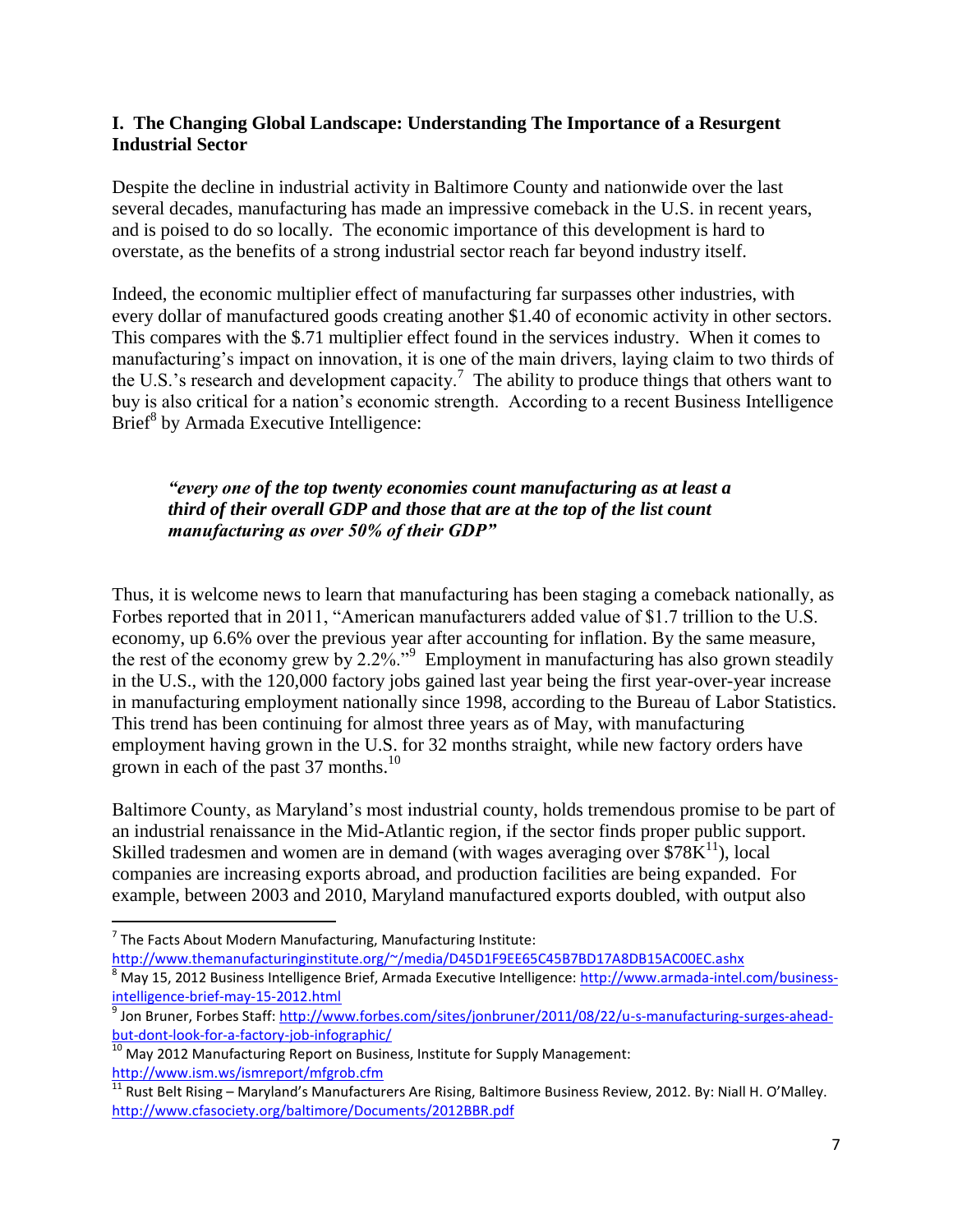increasing by well over \$2 billion during that period.  $11$  This should come as no surprise however, as perhaps no other economic sector in Maryland stands ready to benefit from Maryland"s natural competitive advantages than the industrial sector.

The County"s significant advantages include access to excellent transportation, public works (electric, sewer, water), and export infrastructure, demand from large East-Coast population centers, extensive and timely distribution networks, robust research and development capabilities, technological know-how, a world-class education system, and a high quality of life. Industry has also changed tremendously in recent years, with advances in technologies resulting in tremendous sophistication in production. This has meant that Baltimore County industrial operations have become some of the most efficient in the world. As a result, the type of advanced manufacturing currently taking place in the County yields products that are competitive anywhere in the world.

### **Changing Trade Realities**

At the same time that local industry has become more competitive, some of the U.S."s foremost industrial competitors abroad are becoming less competitive. This leveling of the playing field is due to a variety of factors, to include exchange rates that are changing in favor of U.S. exporters, rising labor costs in China, increased shipping (energy) costs to the U.S., the advent of stricter environmental controls in key overseas industrial areas, product safety and intellectual property concerns, and the inherent intergovernmental, intercultural, logistical, and business complexities of producing products overseas for the U.S."s well-regulated markets.

As a result of these changing realities, there has been a growing trend of both U.S. companies "re-shoring" operations from Asia and elsewhere back to the U.S., and of foreign companies looking to locate their production operations in the United States. In fact, a report conducted by the Boston Consulting Group in October 2011 found that roughly two to three million jobs could be created in the U.S. by 2015 due to companies moving jobs out of China alone.<sup>12</sup>

This situation has created a tremendous opportunity for Baltimore County and the mid-Atlantic region, which the County"s industrial businesses are beginning to seize upon. The majority of companies consulted by this Task Force were in fact very positive about their prospects in the coming years, with many hoping to expand operations. In addition to the growth of these existing local companies, the previously-listed advantages that Maryland enjoys can also be leveraged to attract non-Maryland based industrial businesses. However, despite this opportunity, there are a number of challenges facing industry in Baltimore County and the State, which are outlined below.

l  $^{12}$  Made in America, Again. 2011, Boston Consulting Group: <http://www.bcg.com/media/PressReleaseDetails.aspx?id=tcm:12-88775>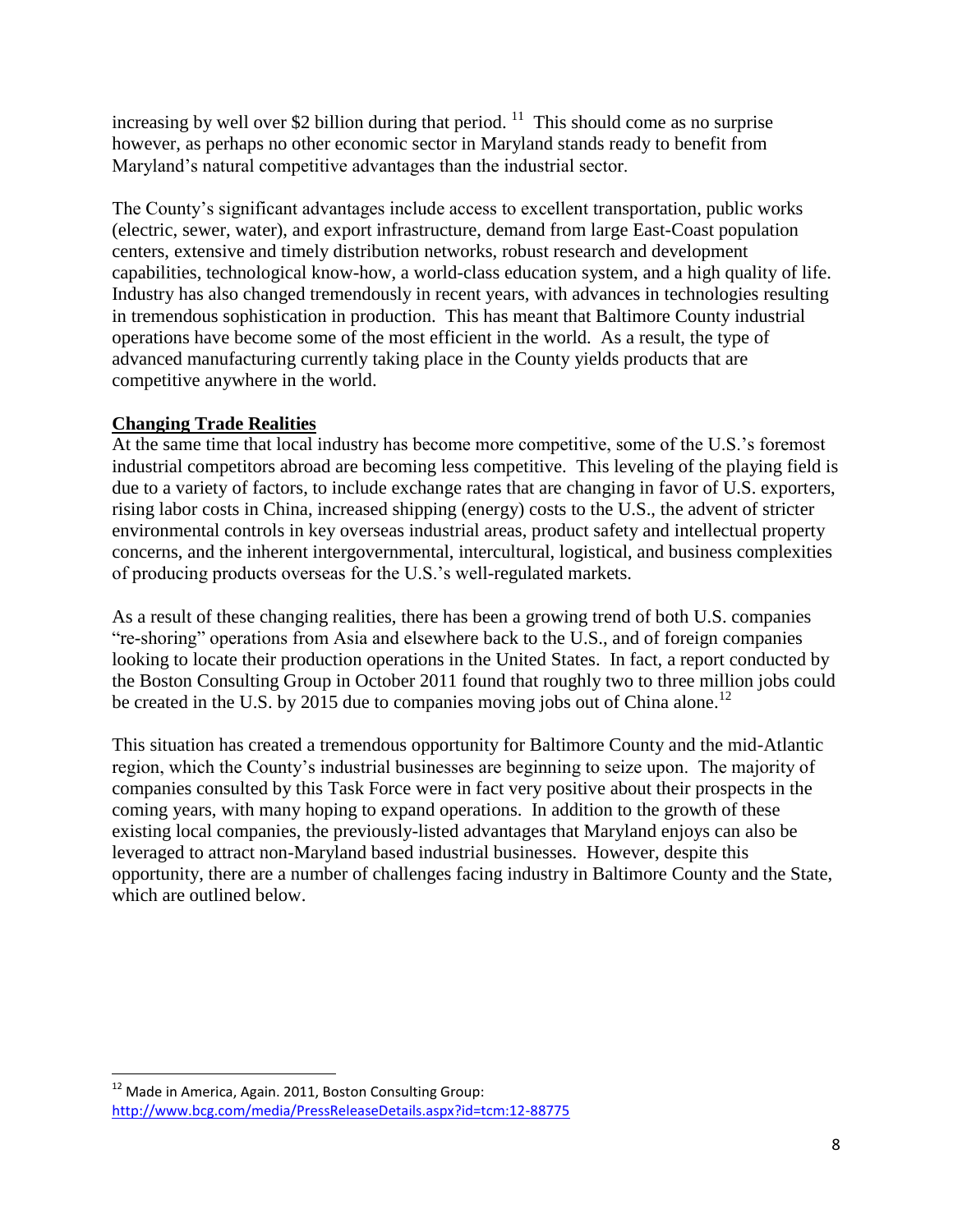#### **II. The Challenges Facing Industry**

In order for Baltimore County to fully capitalize on the resurgence of manufacturing in the United States, a number of challenges must be addressed by a variety of stakeholders (for a more detailed discussion of these challenges, see the preliminary Task Force report<sup>13</sup>). Some of these challenges are complex and often inter-related but they are also certainly solvable. Detailed below are some of the most pressing issues that the Task Force has identified facing Baltimore County"s industrial businesses.

#### **A: Public** *Mis***perceptions**

For many people, the mention of manufacturing and industrial jobs conjures up images of dirty, dangerous, and depressing factory buildings, and jobs that might be shipped overseas at a moment's notice. The industrial sector in Maryland is thus often seen as a dying sector, buffeted by global trends that cannot be controlled, and with wages that don"t make the remaining jobs worthwhile. As a result, many parents warn their children against considering an unstable career in industry, while teachers encourage children to strive for something better.

According to a recent study which gauged public perceptions of manufacturing, only 33% of respondents stated that they would encourage their child to pursue a career in manufacturing, with 18-24 year olds listing it as dead last among industries in which they would choose to start their careers. Meanwhile, only 50% of the public saw those jobs as clean and safe, with only 44% believing that manufacturing jobs paid higher than other industries.<sup>14</sup> In reality however, industry in the State and County has changed tremendously over the past several decades and in the last few years, it is enjoying a significant resurgence. As a result of this shift, the majority of employers approached by this Task Force were bullish on their prospects for future growth, and many were hiring for new positions and struggling to keep up with customer demand.

With regard to outsourcing jobs, most companies that were going to do so, did in fact do so years ago when this was a trend nationally. As that trend has stopped and even reversed (see above section), the industrial jobs that remain are largely stable, with low turnover rates cited for established employees in the companies that the Task Force has interacted with. This should come as no surprise, as the County"s remaining industrial companies are those that have found ways to succeed in the midst of fierce global competition. This might be partially attributable to the fact that the County"s industrial businesses are largely specialized and nimble, with the vast majority of these being small businesses.

The jobs themselves have also evolved over the years, as technological advances have made production far more efficient and demanding. Monotonous, mind-numbing tasks are now supported by automation requiring highly-skilled workers who can program computers to produce parts with incredibly-precise specifications. Once dirty and dangerous factory floors are now filled with ergonomically-friendly equipment that is often designed to prevent any sort of

 $\overline{a}$ 

<sup>&</sup>lt;sup>13</sup> Task Force Preliminary Report:

[http://www.choosemaryland.org/aboutdbed/Documents/ProgramReports/2011/ProgramReports2011](http://www.choosemaryland.org/aboutdbed/Documents/ProgramReports/2011/ProgramReports2011-complete/TFIJCPreliminaryReport.pdf) [complete/TFIJCPreliminaryReport.pdf](http://www.choosemaryland.org/aboutdbed/Documents/ProgramReports/2011/ProgramReports2011-complete/TFIJCPreliminaryReport.pdf)

<sup>&</sup>lt;sup>14</sup> Unwavering Commitment: The Public's View of the Manufacturing Industry Today. Deloitte and The Manufacturing Institute, 2011[. http://www.deloitte.com/assets/Dcom-](http://www.deloitte.com/assets/Dcom-UnitedStates/Local%20Assets/Documents/us%20cip%202011PublicViewonManufacturingReport%20090811.pdf)

[UnitedStates/Local%20Assets/Documents/us%20cip%202011PublicViewonManufacturingReport%20090811.pdf](http://www.deloitte.com/assets/Dcom-UnitedStates/Local%20Assets/Documents/us%20cip%202011PublicViewonManufacturingReport%20090811.pdf)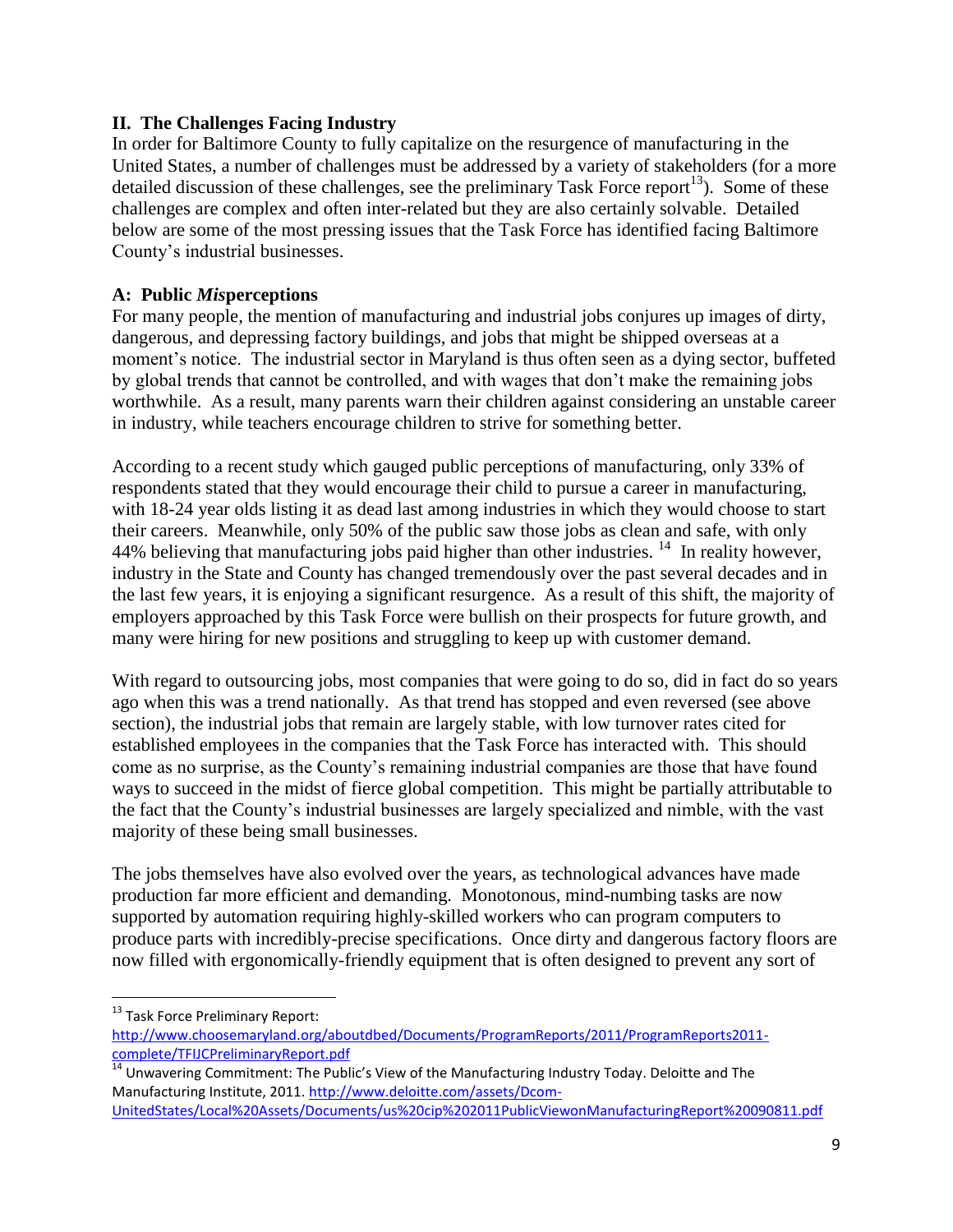bending and lifting, while computer-guided machines and workers alike benefit from spotless, air-conditioned environments. Today"s manufacturers require skilled technicians who are able to think critically and who have multiple skill sets to handle a variety of tasks, resulting in goodpaying jobs.

While not every industrial job entirely meets the description above, a career in Baltimore County industry can be a very viable career choice with room for advancement for those with the required skills, and with companies that are stable and growing. This is a message that the public needs to hear, not only so that companies can find the skilled workers that they need, but so that the public will support the policies needed to capitalize on a very real opportunity for industrial job growth in the County.

### **B: A Lack of Skilled Labor**

 $\overline{a}$ 

Closely tied to the problem of public perceptions is the challenge industrial businesses are facing in finding the skilled labor (machinists, operators, craft workers, technicians, etc.) that they need, despite higher rates of unemployment in recent years and the good wages cited earlier. In national research recently conducted by Deloitte and the Manufacturing Institute<sup>15</sup>, manufacturers cited access to skilled labor as the most important factor for their businesses, ranked 20 percentage points higher than any other factor. This problem is also impacting corporate strategy, and is cited as the top concern that manufacturers list when considering locating somewhere.

This was a theme heard consistently throughout the Task Force's work, as County industrial businesses are struggling to find workers with the skills needed. These businesses were even more concerned looking to the future, as a large portion of the County"s industrial workforce is nearing retirement age. In the meantime, businesses are making do via extensive overtime and by hiring workers away from other companies and/or other industrial regions such as the Midwest. When this fails, businesses are forced to hire unskilled labor, attempting to train workers on the job for positions that they may not be qualified or suited for. In these cases, companies often cited difficulties in finding candidates with basic employability and critical thinking skills and/or those who could pass drug screening tests. Data from a 2008 report indicates that 70% of applicants are rejected from employment opportunities within the manufacturing sector because they lack basic employability skills. <sup>16</sup>

There are a variety of reasons for this lack of skilled labor, which is a nationwide problem. One such reason is that during the height of industrial decline in the 1980s, 90s, and 2000s, it was only natural for the public to invest fewer dollars in preparing students for the skilled trades. Dollars that had gone to robust technical training programs in the County were redirected to other educational needs. This was reinforced by the fact that, as companies downsized, laid off parents were less likely to encourage their children to pursue similar careers. This not only served to break the parent-to-child handoff that had traditionally existed in places such as the

<sup>&</sup>lt;sup>15</sup> Boiling Point: The Skills Gap in U.S. Manufacturing. Deloitte and The Manufacturing Institute, 2011. <http://www.themanufacturinginstitute.org/~/media/A07730B2A798437D98501E798C2E13AA.ashx>

<sup>&</sup>lt;sup>16</sup> Manufacturing: A Living Industry in Continuous Transformation. Governor's Workforce Investment Board, 2008. <http://www.gwib.maryland.gov/pub/pdf/manureport.pdf>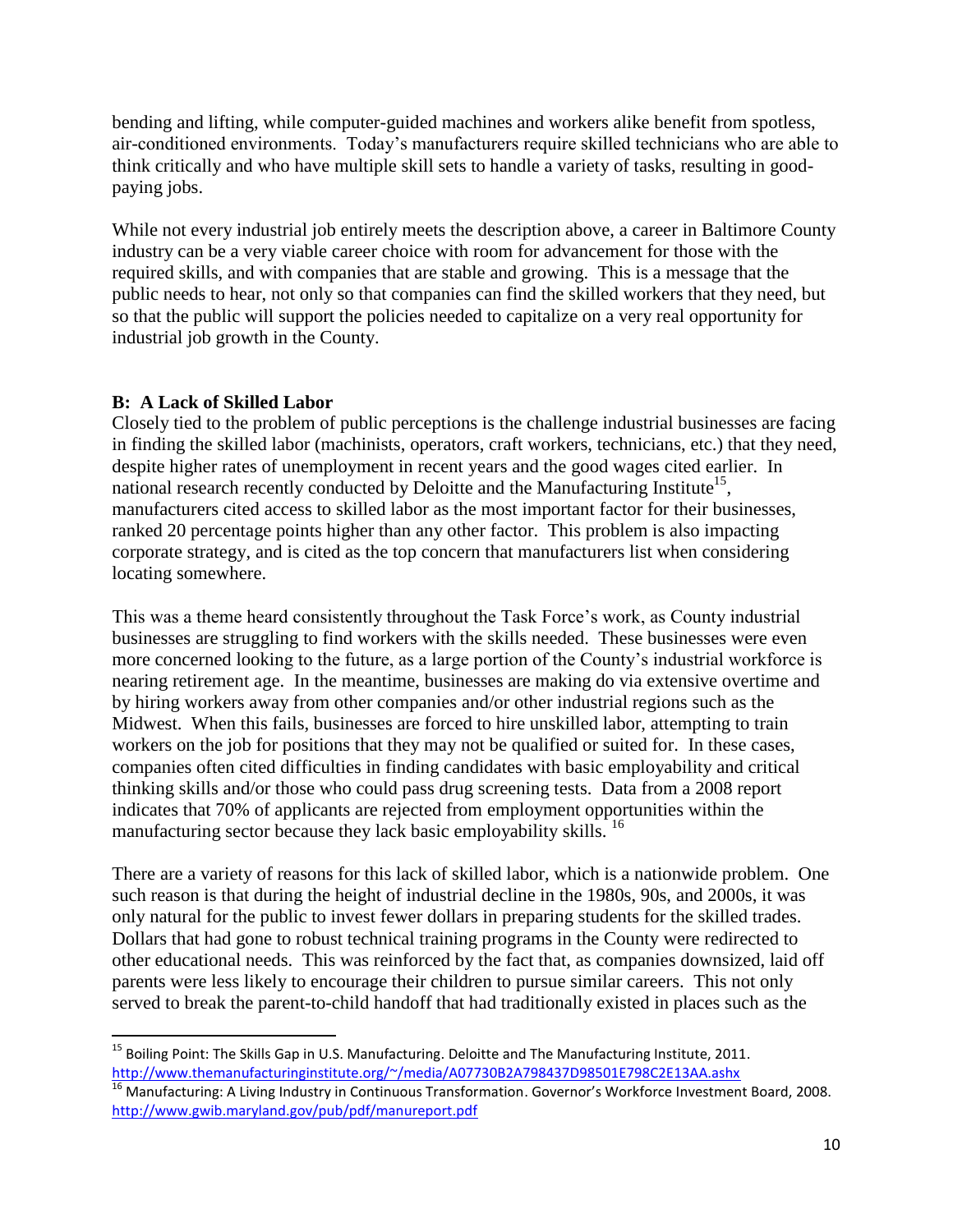Sparrows Point steel mills, but it also greatly decreased enrollment in public school training programs, making it even more difficult to justify the funding needed to keep these programs up to date.

Another reason for the scarcity of skilled labor is due to the fact that the technological advances that have kept County manufacturers competitive have also required an advanced technical skill set. This has increased demand for highly-skilled workers who have skills in a variety of areas, requiring significant amounts of training. This training might include learning electrical, mechanical, and other technical skills as well as softer skills such as critical thinking or perhaps an understanding of design concepts. With greater demands placed upon the industrial labor force, it has also become harder and more expensive for companies to provide adequate on the job training. Companies are also concerned that the significant investments made to train workers could be for naught if those well-trained and in-demand workers are then hired away once those skills have been acquired.

As a result of these varied and interconnected issues, industry now faces a growing problem of scarcity when it comes to skilled labor. Skilled tradesmen and women are in demand, yet the public is largely unaware of the current realities of industrial employment and the opportunities that exist. They are therefore reluctant to encourage students to pursue the necessary coursework. The story about the resurgence of manufacturing has not been told, with the state"s technical training centers citing a higher demand from companies for trained labor than students who enroll. As this need for technical training re-emerges, it is important to find solutions using existing training resources and facilities and for the public to understand the nature and availability of good paying industrial jobs for their children.

### **C: Challenges for Business Attraction Efforts**

As discussed previously, there is a tremendous opportunity for industrial growth in Baltimore County for a variety of reasons. However, the competition for industrial jobs is also fierce, as many states are offering a host of incentives and sweeteners to accelerate their businesses attraction efforts both domestically and internationally. States such as Indiana, Utah, Alabama, and many states in the Southern United States have ramped up their business attraction efforts with a variety of generous incentives, to include robust tax abatements, labor training and recruitment grants, infrastructure grants, low utility costs, and even tax credits to offset "antidumping" tariffs.

Complicating the already competitive business attraction efforts are business concerns with high costs, particularly as they relate to energy, land, and tax rates. As industrial businesses often consume a large amount of energy, additional surcharges on Maryland energy bills translate into higher overhead costs for any Maryland-based facilities. Similarly, the scarcity and/or unaffordability of real estate for facilities and workforce housing in the region is another factor driving labor and business costs. Tax rates are also a source of concern for businesses considering locating in the area.

However, despite these challenges, local industrial businesses are optimistic as the County and State"s natural competitive advantages are significant. In addition to the advantages cited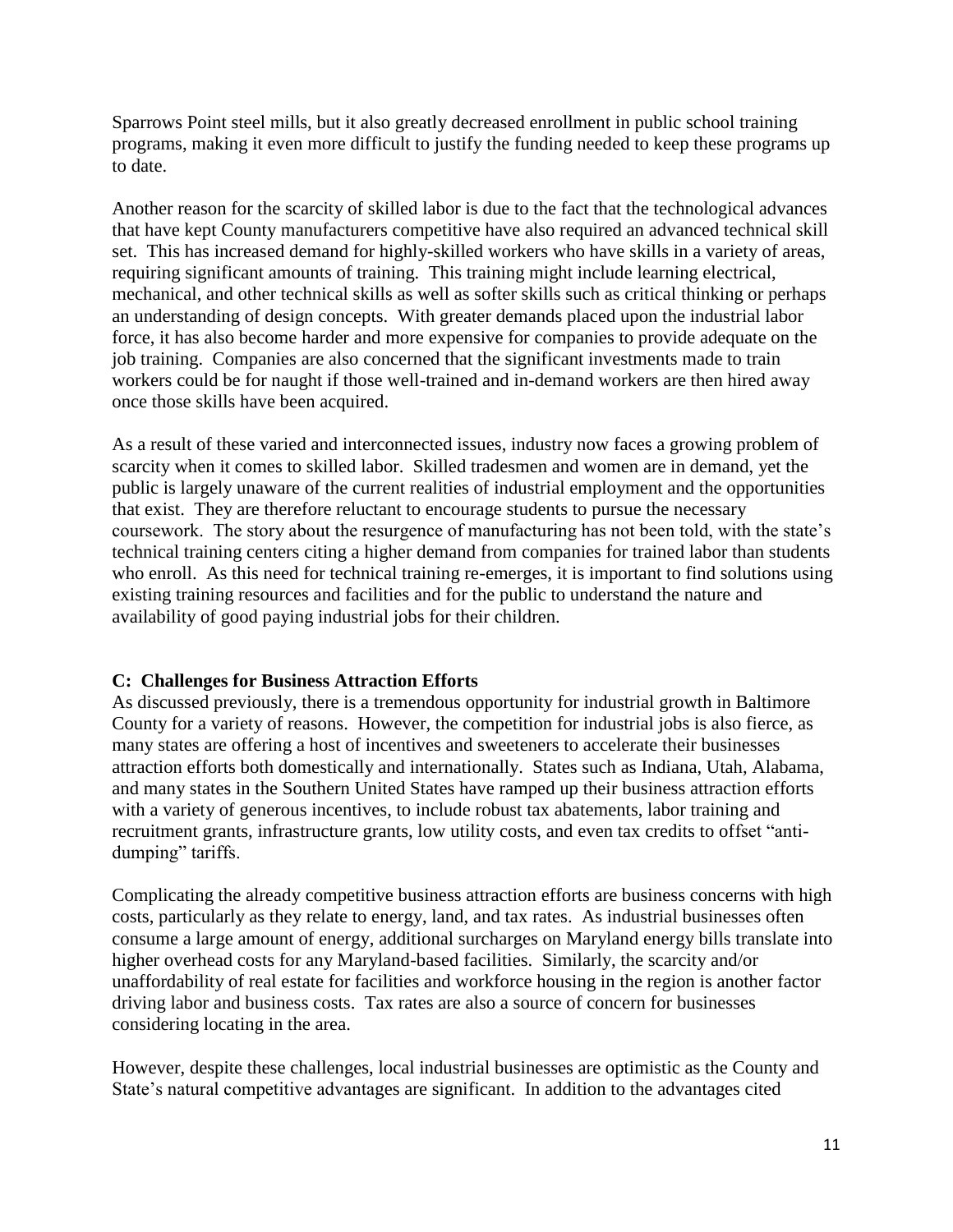previously, the Task Force repeatedly heard that the high quality of life in the County is a large positive factor for both business executive and the labor force. While a factory worker transplanted here from the Midwest may have initial sticker shock, they also very often don"t want to leave. In sum, aggressive competition is nothing to shy away from, as the County's many advantages are readily marketable alongside the existing financing and incentive programs offered at both the State and County level.

What is needed for effective business attraction is creative outside the box thinking, a commitment to continue funding those programs that are most effective for attracting businesses, and incentive packages and marketing pitches that are tailored to the needs of those companies that are best suited to Maryland (see Appendices B and C for two examples of creative business attraction efforts). When coupled with an emphasis on Maryland's diverse culture and high quality of life, a robust program of business attraction can compete successfully.

#### **D: A Lack of Awareness of Business Resources**

As industrial businesses struggle to meet the challenges facing their companies, the State and County need to work with industry to provide services that meet those needs. There are, in fact, a variety of business resources, tools, and organizations, both public and private, that can help provide the support needed. However, these services are often unknown, underfunded, and/or not understood. As a result, companies often are unable to access the support that they need, and resources that could help engender business growth end up underutilized.

The State and County need to do a better job of ensuring that businesses are able to access the business resources that are available, and to help companies navigate these resources according to their needs. The problem lies in a combination of inadequate marketing of available services, a lack of adequate funding and staffing, or a misunderstanding of what particular organizations and programs do and the services that they can provide.

### **E: Difficulties With Regulations**

County industrial businesses also cite difficulties with permitting and regulatory processes as a challenge to business growth. However, it is not generally a particular permit or regulation that businesses find onerous, but an overall dissatisfaction with the process. Businesses want a better mechanism for providing input and to be able to trust that their input receives due consideration. The majority of the County"s industrial businesses are small businesses who do not have the time or manpower to stay abreast of regulatory proposals that may be under development and so they state that they are often surprised when they hear of a particular requirement. They also state that timeliness and a clear understanding of timelines and decision-making processes is also very important.

The majority of business owners and executives understand the importance of smart regulations and accept the need for a strong regulatory and permitting regime. The challenge remains for the State and County to determine how to incorporate business concerns and input into that structure and the regulatory development and promulgation process. Developing a mechanism for routine and ongoing input from the business community can go a long way to enhancing the County and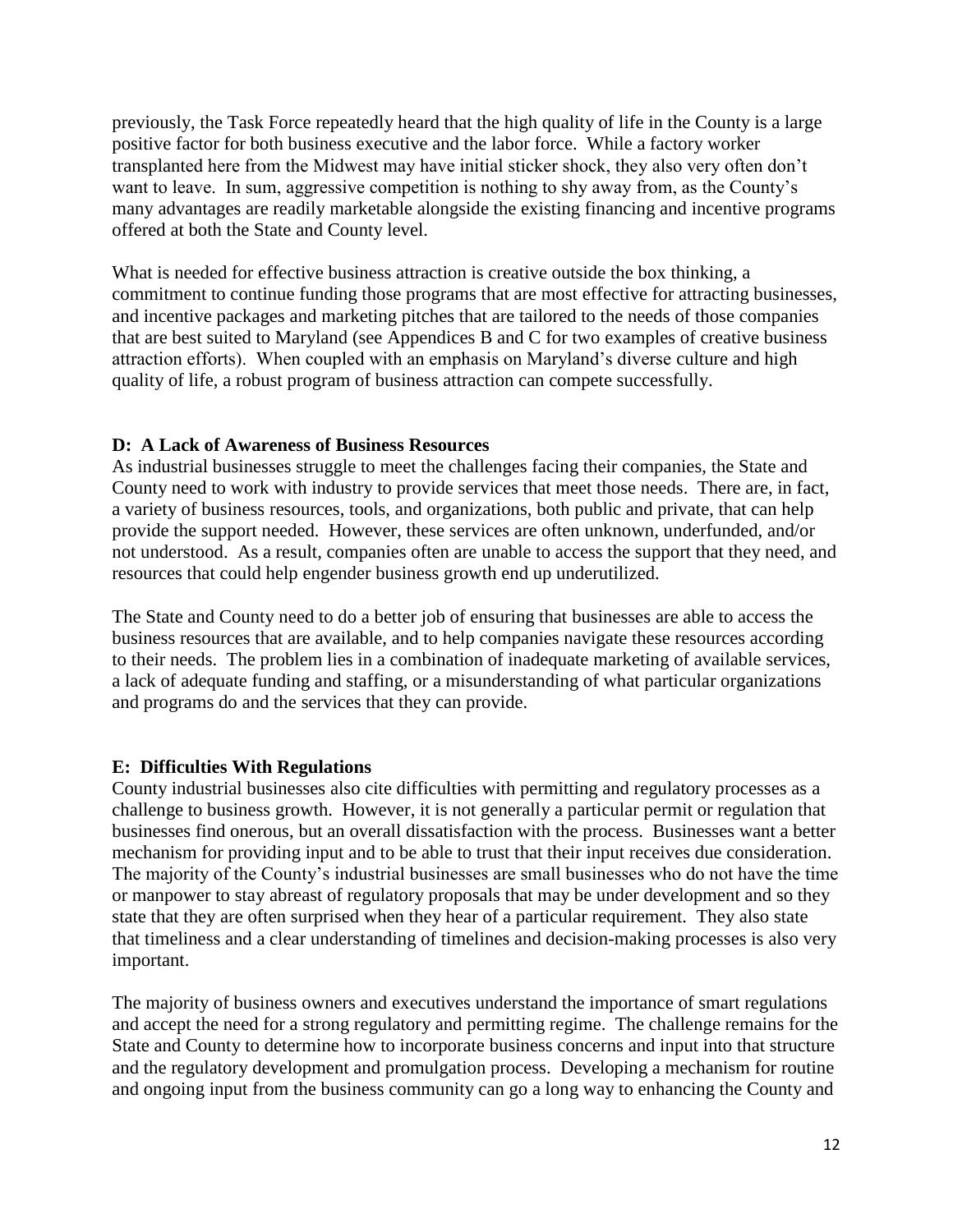State's reputation as business-friendly. It can also result in the development of smarter regulations that engender ease of use and a clearer understanding of requirements.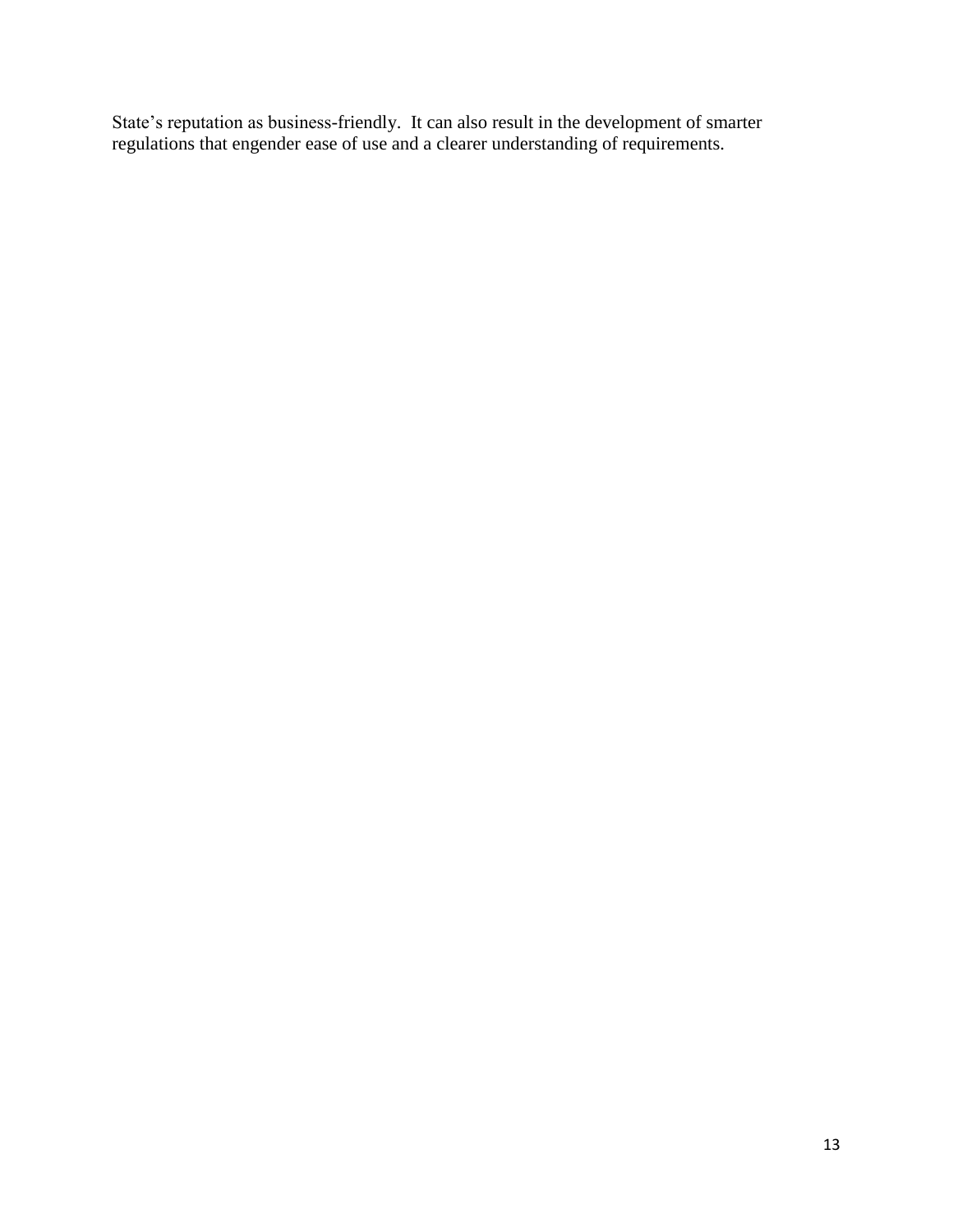#### **III. Recommendations to Support Industrial Job Growth**

The previous section discussed a number of important challenges facing industry in Baltimore County. These challenges are far from insurmountable, and in fact, some can be addressed simply through better communication and coordination between industry, government, and the public. For others, what is needed is a clear understanding of what the issues are and a strong commitment from the State"s policymakers and business and government leaders to champion the needs of industry and inform the public. To that end, the Task Force recommends a number of concrete actions that the State and County should take to support the growth of advanced industrial and manufacturing jobs.

### **A: Changing Public** *Mis***perceptions**

The type of advanced manufacturing currently taking place in Maryland yields products that are competitive anywhere in the world and is one reason for industry"s comeback locally. However, the public is largely unaware of the resurgence of industry in the County and State and this success story and the opportunities it provides needs to be better communicated to the public. The below recommendations seek to tell this story and inform the public of a growth opportunity.

#### **A-1. The County should work with DBED to publicize** *select* **industrial success stories as public interest stories to pitch to local news outlets to carry. The stories told should reflect opportunities for younger workers in a growth industry.**

#### Rationale:

DBED regularly generates news articles for its various business publications, coordinating closely with local media outlets on stories of interest. The County should make DBED aware of any industrial success stories that carry a public interest angle, particularly those that demonstrate that good jobs and economic opportunity can be found in industry.

#### **A-2. The Maryland Advisory Commission on Manufacturing Competitiveness (MACMC) should work to facilitate field trips, tours of facilities for students and parents.**

#### Rationale:

The MACMC will be one of the State's focal points for engaging with industry in the coming years and is well-suited to help organize events and facilitate cooperation with private industry and the public. Getting students, teachers, and parents into facilities is a great way to accurately demonstrate the realities of working in industry.

#### **A-3. The MACMC should work to facilitate factory tours, trips, roundtable discussions for policy makers and state leaders.**

#### Rationale:

The MACMC, as an appointed body composed of industry leaders, legislators, and agency heads is also well-suited to help organize events, discussions, and informed dialogue regarding the needs and realities of industry in the County and Maryland.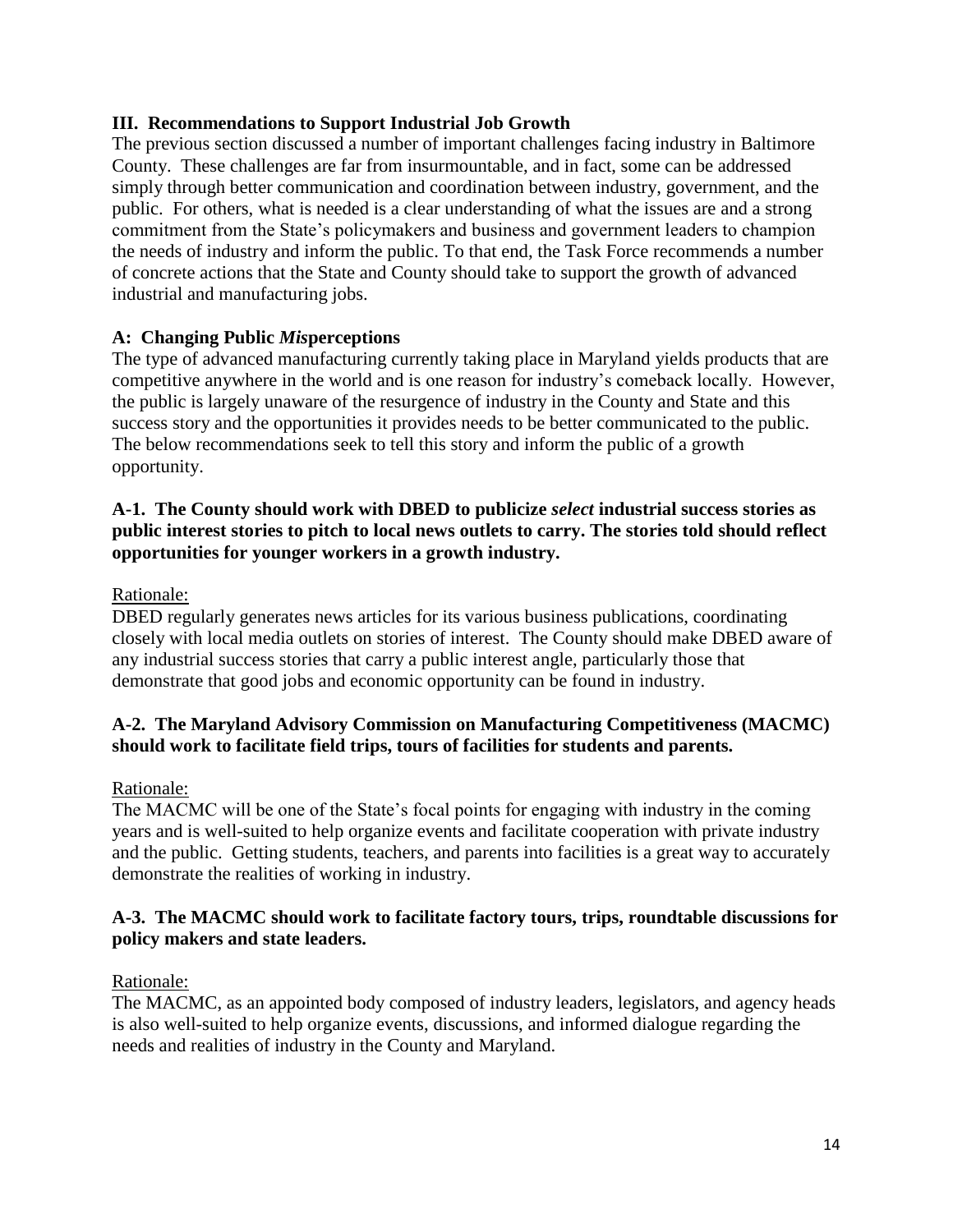### **A-4. DLLR/MSDE/DBED should work with the County school system to facilitate an annual industrial workforce career day.**

# Rationale:

Engaging the next generation of workers and entrepreneurs (and their teachers and parents) about the job prospects and earning potential of working in industry is a great way to generate excitement and interest in the opportunities that can be found in the industrial sector.

### **A-5. DBED should highlight industrial businesses in the State and County through its existing marketing campaigns. The County should work with DBED to make them aware of such stories.**

# Rationale:

One of DBED"s current marketing campaigns highlights some of Maryland"s most exciting and/or up and coming businesses. There are a variety of industrial businesses in the County and State with interesting stories to tell, and this campaign is one avenue for telling those stories. By publicizing success stories, the State can help champion a resurgent industrial sector and show that industry is back and growing in Maryland.

### **A-6. DBED and the County should coordinate with Maryland Public Television (MPT) for a possible MPT special highlighting the resurgence of industry in the State and County. Partner organizations should be engaged in this effort where appropriate.**

# Rationale:

Exploring the possibility for a special feature on the proud history and recent resurgence of the State and County's industrial sector will be a step in telling the story of Maryland's industrial prowess to a wider public audience. Engaging partners will help widen the scope of this project and could help defray any costs.

# **B: Developing a Skilled Labor Pool**

The scarcity of skilled labor (machinists, operators, craft workers, technicians, etc.) is one of the top issues impacting manufacturers' ability to remain competitive in the State, despite the fact that these jobs pay almost 54% higher (averaging over \$78K) than other nonfarm payrolls in Maryland<sup>17</sup> and are largely clean and safe. A number of reasons for this scarcity were discussed previously, and so the below recommendations seek to address those reasons and help to develop a more robust pipeline of skilled workers and training opportunities, starting from an early age.

### **B-1. The State's Partnership for Workforce Quality (PWQ) program should have funding restored/increased to historic levels.**

# Rationale:

This program provides matching grants to reimburse industrial businesses for direct costs related to training activities for upgrading the skills of the business"s current employees, reimbursing

l <sup>17</sup> Rust Belt Rising – Maryland's Manufacturers Are Rising, Baltimore Business Review, 2012. By: Niall H. O'Malley. <http://www.cfasociety.org/baltimore/Documents/2012BBR.pdf>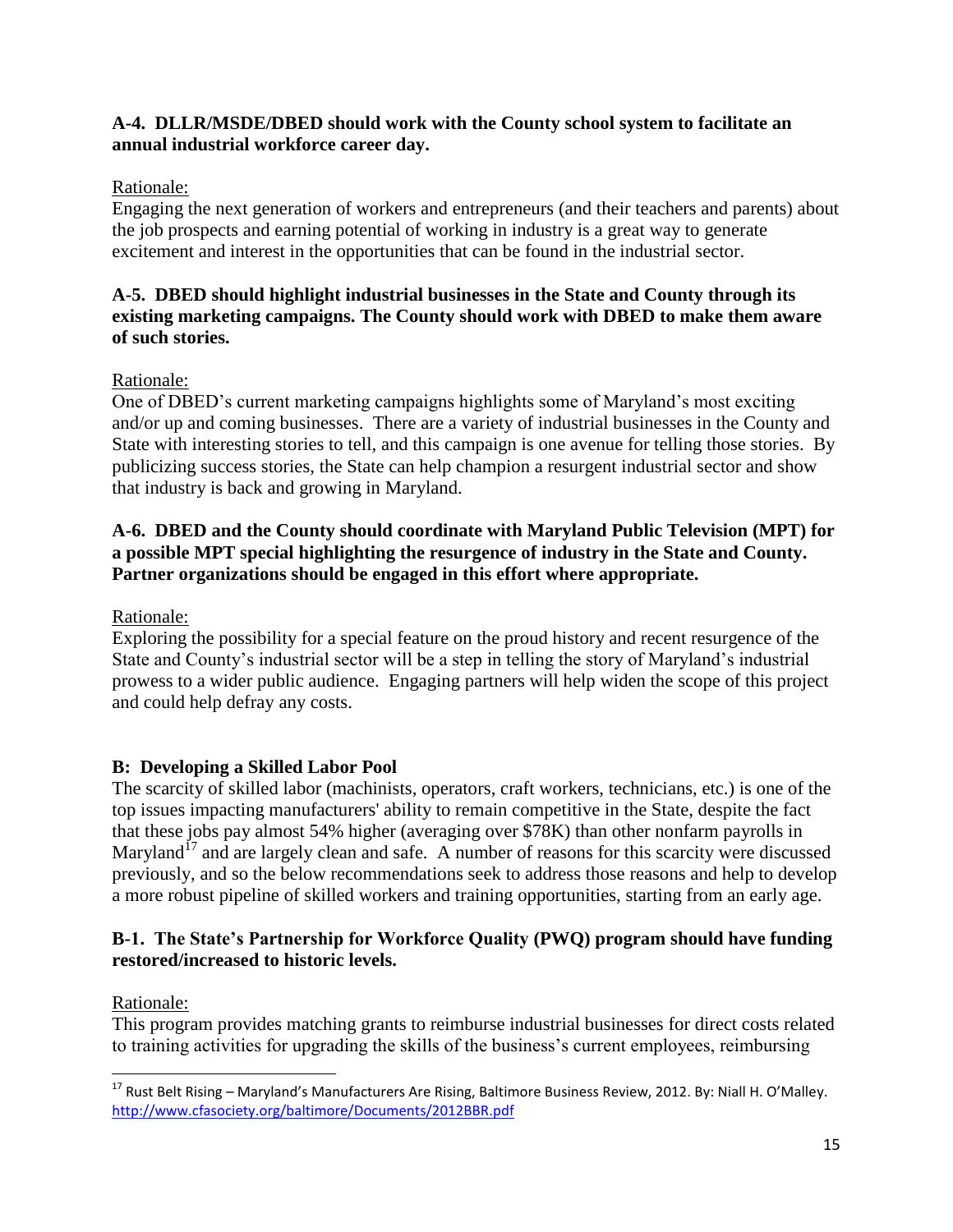companies for up to 50% of the cost of training. The program is critically important as industrial businesses often have an aging workforce that struggles to keep up with the increasinglytechnical nature of industrial jobs. This program is also a key business attraction tool and one often asked for by businesses. In 2010, General Fund support for PWQ was discontinued, with the remaining appropriation coming from Special Funds. Fiscal Year 2012 appropriations stand at \$165K; historic appropriations stood at over \$4M. The Special Funds will be essentially depleted after 2013.

# **B-2. The Maryland Industrial Training Program should have funding restored.**

### Rationale:

This program provides reimbursement of up to 50% of the costs of recruitment, assessment, and placement of new employees with participating companies. As industrial businesses continue to struggle to find qualified workers, this program can be a key tool for matching workers in need of jobs with companies looking to hire. The program is also a key business attraction tool. This program has not been funded since Fiscal Year 2009; historic appropriations stood at \$6.5M.

#### **B-3. MSDE should designate an ombudsperson for industrial businesses, who would facilitate industrial business involvement with the State's curriculum development process, as well as student internship and teacher externship opportunities. DBED, DLLR, and the MACMC should coordinate regularly with this individual.**

### Rationale:

There are a variety of policy development bodies that coordinate curriculum and program development in the public school system, but oftentimes little involvement from the industrial community, particularly as most manufacturers in the State are small businesses. The ombudsperson would make opportunities for input known to industry and would help coordinate program development and internships accordingly.

**B-4. A Manufacturing Education Advisory Council should be established as part of the public school system. The Council would advise the state's educational community on industrial workforce needs, and coordinate partnerships with industry, events, tours, career days, and field trips for students, in conjunction with the MACMC. The MSDE industrial ombudsperson suggested in recommendation B-3 might staff this Council.**

### Rationale:

Many of the educational policy development organizations that deal with STEM are focused on skills requiring degrees, particularly engineering degrees. However, amongst industrial businesses and manufacturers, there is even greater demand for skilled technicians, craft workers, and tradesmen and women that may not require degree attainment. This Council would specifically address the growing and critical workforce needs of manufacturers and industrial businesses and would work to coordinate according to those needs, through strategic planning and industry coordination.

### **B-5. DLLR should explore the possibility of working with neighboring states to establish a regional employment pool and database for the skilled trades.**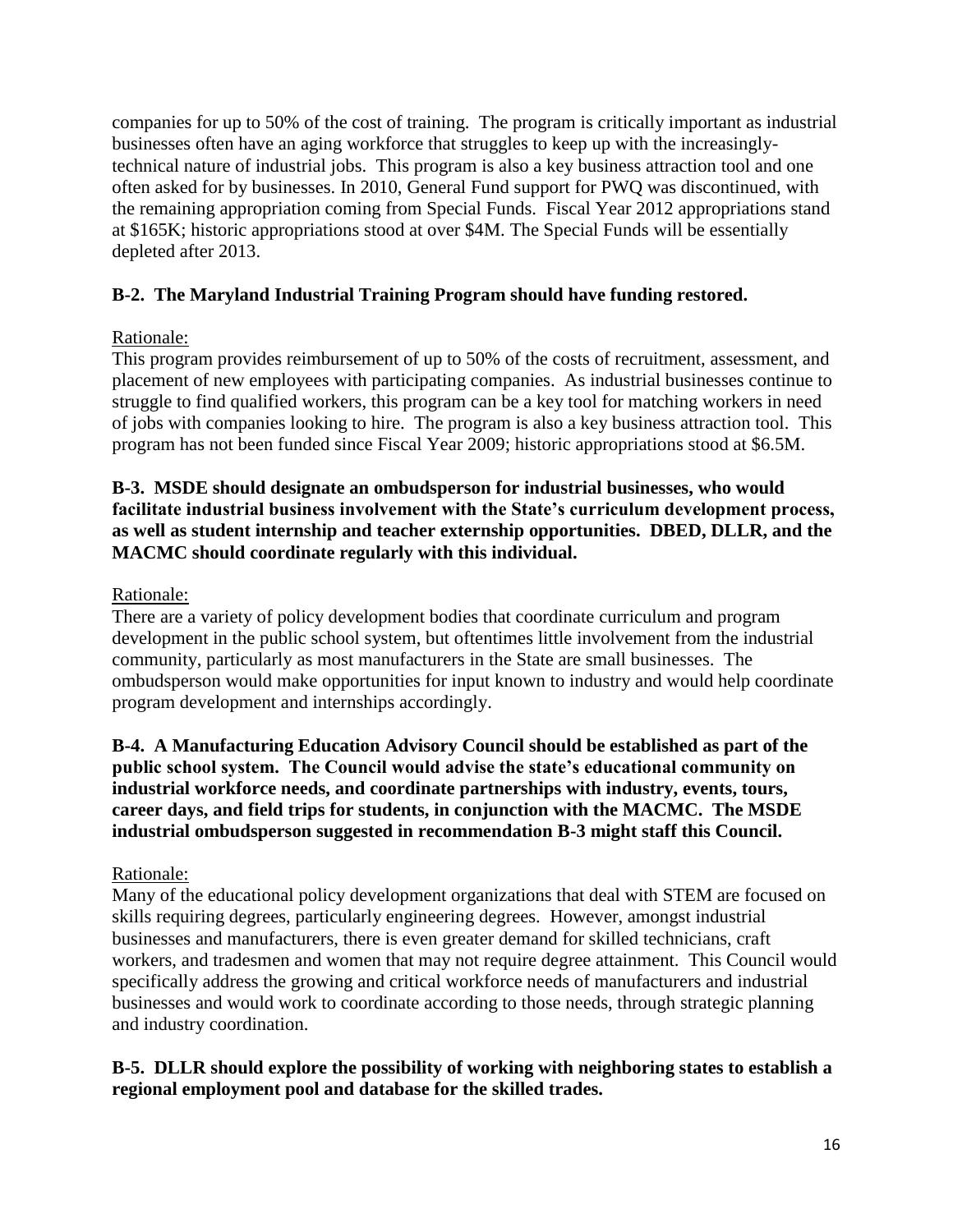### Rationale:

Industrial businesses often have to recruit outside of the region, particularly in the Midwest to find the skilled labor they need, with some workers reluctant to relocate such a great distance. Expanding Maryland"s workforce database beyond the State"s borders should be explored for the skilled trades, in possible cooperation with other mid-Atlantic states. This would increase the region"s attractiveness to industrial businesses.

#### **B-6. The new owners of the Sparrow Point steel mill should be approached about the opportunity for 3rd party companies to use the skilled trades training center located at the facility to train their own workforces.**

### Rationale:

The steel mill"s training center is one of the best training centers for skilled trades on the East Coast and is equipped to teach those skills most needed by industrial businesses. The County and State should approach the new owners and the Steelworkers Union to see if this facility might be used on a fee for service basis, if available.

#### **B-7. DLLR's displaced worker program and the County's One Stop Centers should direct job seekers to training opportunities for in-demand skills, coordinating with the university system and businesses according to their needs.**

### Rationale:

Job seekers might not always know where the growth opportunities are and which skill sets are currently in demand. Highlighting those opportunities in industry (where jobs are growing) and directing job seekers to those training programs that train for those in-demand skill sets are one way to match employer demands with job seekers.

### **B-8. The Task Force would ask that the Governor ensure representation from amongst the County's manufacturing community on the County Board of Education.**

### Rationale:

As Baltimore County is the State's most industrial county it is critical to have industry represented on the County Board of Education. The County Board of Education is also one of the few that is still appointed by the Governor, and so the Task Force asks that the Governor ensures industrial representation on the Board.

### **B-9. The State should look to accredit union apprenticeship programs, giving college credit to individuals who successfully complete training.**

### Rationale:

Equating apprenticeship training with the type of training received at post-secondary institutions recognizes the rigorous training that apprentices complete, and it encourages students to look into the skilled trades, rather than forcing a choice *between* college credit and a skill.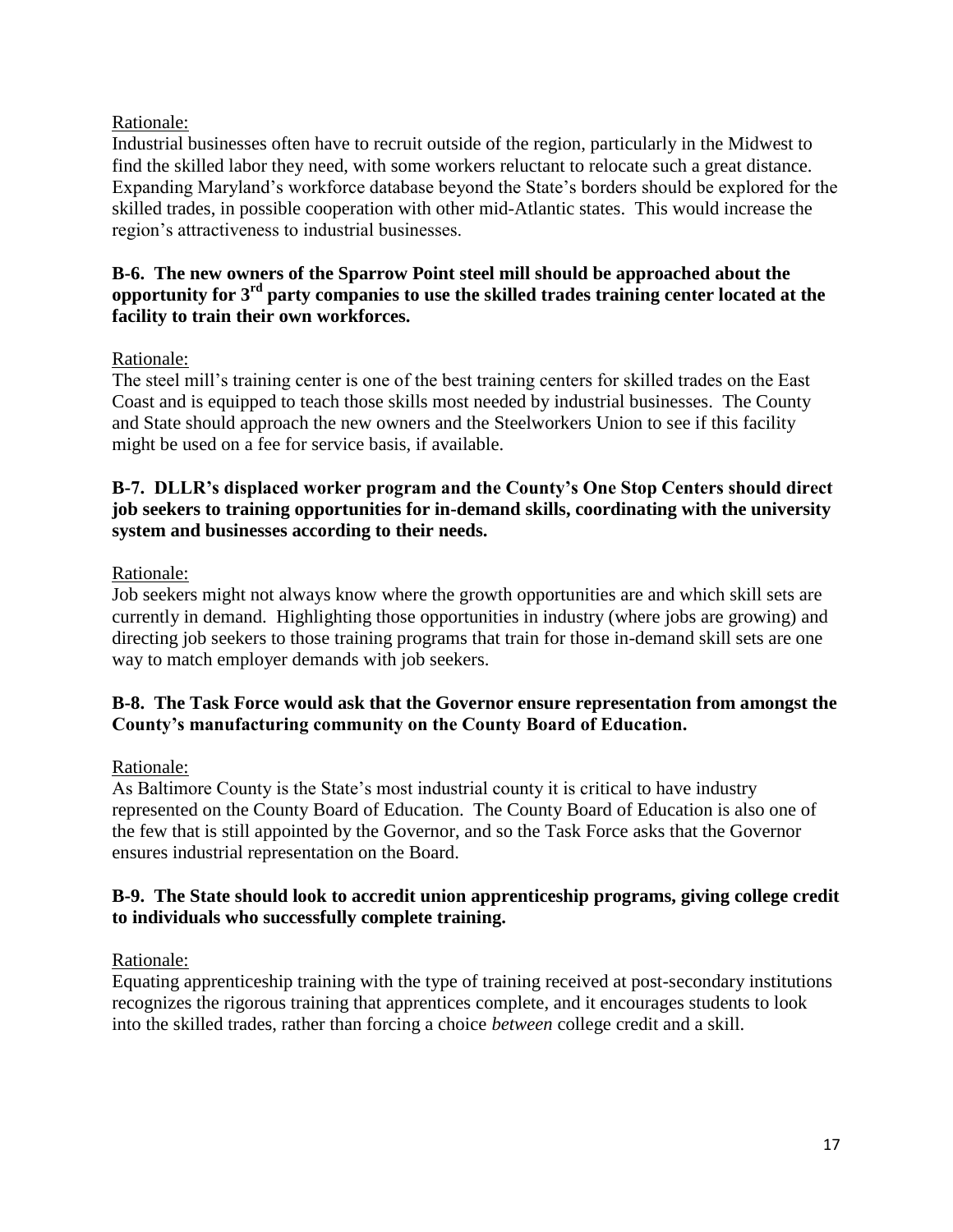### **B-10. The County and State should work to solicit the involvement of manufacturers and industrial leaders in the variety of other organizations that are involved in educational policy and program development, as well as public engagement.**

### Rationale:

Organizations such as the Maryland Business Roundtable for Education, the Baltimore County Public Schools Partner Network, and the Baltimore County STEM Alliance would benefit greatly from greater involvement of manufacturers and industry. However, there is little involvement on the part of these businesses, largely from being unaware of what they do and how to get involved.

### **B-11. The County's, DBED's, and DLLR's workforce liaisons should coordinate regularly with the State's educational community (starting at the middle school level) to ensure business workforce trends are being planned for.**

Rationale:

Industrial skill sets have changed rapidly over the last several decades and coordinating with the educational community to ensure those needs are being planned for is essential to ensuring that Maryland"s workforce is being prepared for the new industrial jobs as they evolve.

### **B-12. The MACMC should periodically review the State's workforce development strategic planning efforts.**

Rationale:

The MACMC will be one of the State's focal points for policy development for industrial needs over the coming years. As a result, it is important that they engage with the educational community regarding workforce planning at a strategic level.

### **B-13. Certain of the County's One Stop Career Centers are co-located at community colleges. DLLR should explore the effect of this partnership to see if this model should be expanded.**

### Rationale:

This model of co-location might have advantages in the fact that community colleges might gain a better understanding of the types of training needed by businesses and can showcase that training to individual job seekers enrolled at those One Stop Centers. The results of this model should be studied to see if it promotes fruitful interaction between businesses, educators, and job seekers.

**B-14. The Task Force would ask that the Governor consider appointing a member to the State Board of Education from amongst the County's manufacturing community, due to the pressing and "unique need" for skilled labor in Maryland's most industrial jurisdiction.**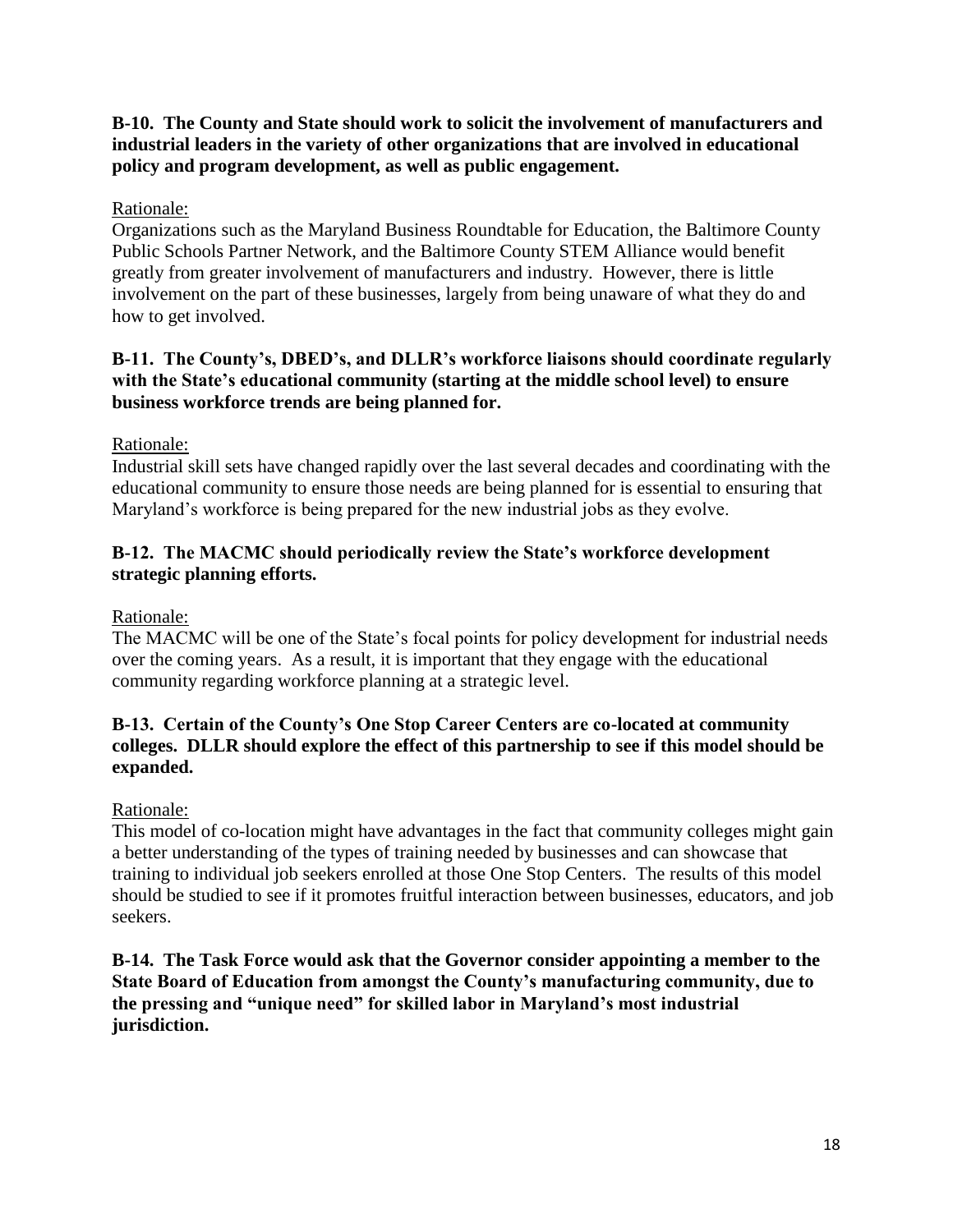#### Rationale:

The 12-member State Board is the voice of the public in its role as policy maker for Maryland"s public schools, public libraries, and vocational rehabilitation services. The Board also serves as the State Board of Career and Technology Education, which oversees vocational training in the State. Members are appointed by the Governor to the Board for four-year terms, with the advice and consent of the Senate. § 2-202 of the State Code"s Education Article provides that the Governor shall consider representation from "areas of this State with…unique needs".

In keeping with this provision, the Task Force would ask that the Governor consider appointing a member to the State Board from amongst the County"s manufacturing community, due to the pressing and "unique need" for skilled labor in Maryland"s most industrial jurisdiction. This is particularly relevant as the State Board also serves as the State Board of Career and Technology Education.

### **B-15. The Task Force recommends that the State Board of Career and Technology Education be made separate from the State Board of Education. The State Board of Career and Technology Education would then advise and report to the State Board of Education.**

#### Rationale:

Currently the State Board of Education also serves as the State Board of Career and Technology Education, which is responsible for overseeing the programming for ten specialized career clusters. This duty alone is taxing for any board, but especially one that already is focused on the broader policy decision of running the State's public schools, public libraries, and vocational rehabilitation services.

#### **B-16. The Task Force would ask that the State Superintendent ensure representation from amongst the State's manufacturing and industrial community on the State Science, Technology, Engineering and Mathematics (STEM) Advisory Council.**

### Rationale:

The STEM Council has done a great job of highlighting those technical skills requiring degree completion and is well-represented with businesses that conduct in-depth R&D and that require engineering degrees. However, there is less representation from manufacturers and other industrial businesses that require skill sets that may not require degrees.

#### **B-17. The Task Force would ask that the Governor ensure representation from amongst the State's manufacturing community on the P-20 leadership council, due to the pressing need for skilled labor in industry.**

#### Rationale:

Manufacturers, particularly smaller ones, are often not well-represented on statewide organizations that coordinate education policy and the Task Force believes the P-20 Council would benefit from the input from these smaller industrial businesses.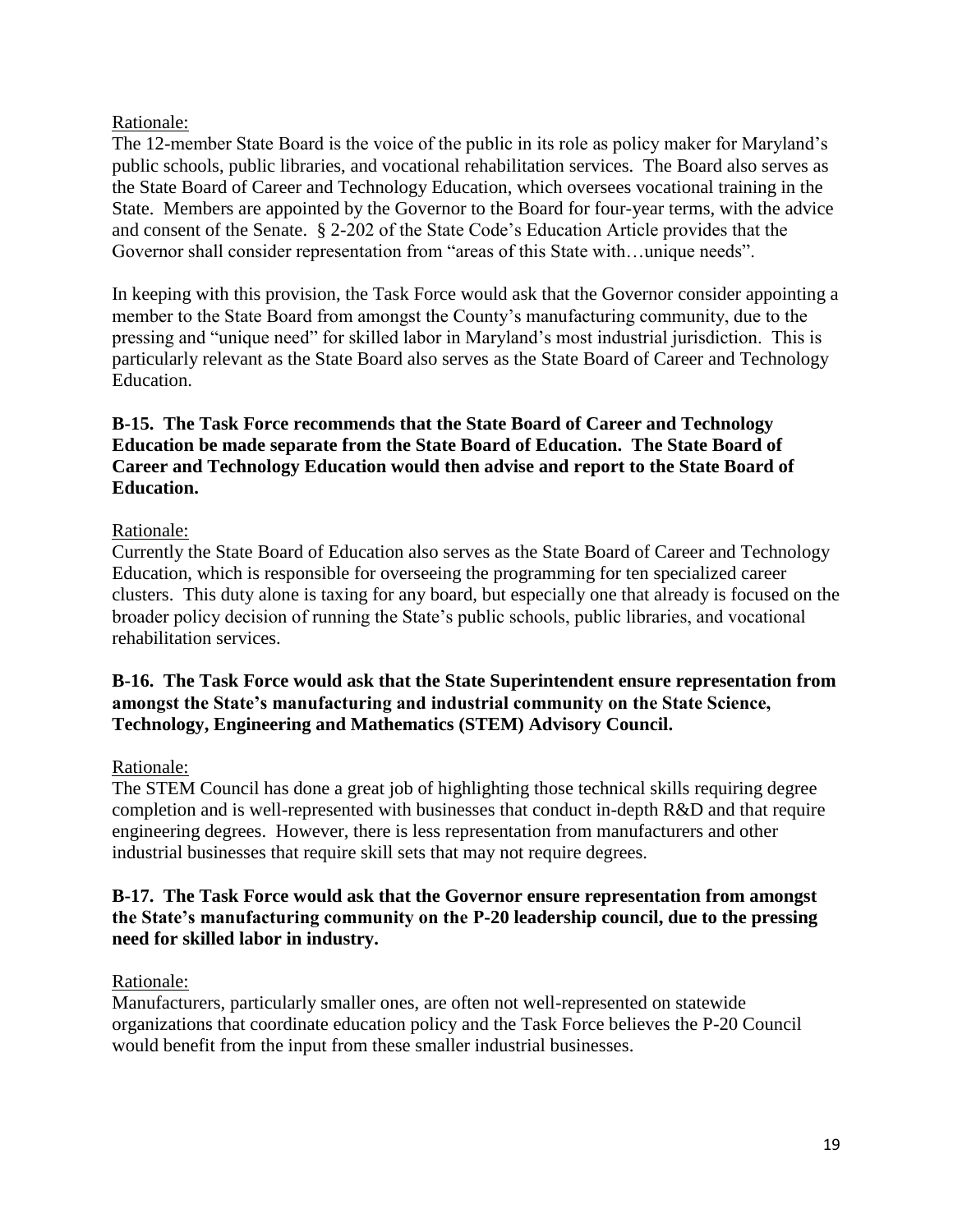#### **C: Bolstering Business Attraction Efforts**

Baltimore County and the State have a variety of tools that can be used for the attraction, retention, and expansion of businesses. At the same time, the County has a host of attractive locations that could be marketed as areas of opportunity for industrial businesses. Sparrows Point, for example, is one of those locations. Over the past several years Sparrows Point has had a number of different owners. Each past owner has done some sort of site or general plant clean up. Old machinery and unused plant parts that had been collected or stored over the years have been cleared, while buildings that were once used in the steel-making or plant maintenance process have long been cleaned and cleared of unused equipment.

This clean-up has opened these underutilized acres for development, while the vacant buildings could be leased to other industrial businesses. There has in fact been interest from businesses that include builders of diesel engines, railroad suppliers, ship builders, trucking firms, and manufacturers of cranes and cargo containers. Identifying strategic opportunities for available industrial properties like this, as well as for undeveloped property, and then working to understand and meet individual company needs (financial and otherwise) is key to bringing industry back to the County, particular in areas where it existed previously.

**C-1. In the case of Sparrows Point, the State could assist with a host of resources, incentives and tax credit programs, and should engage the new owners of the property to see how a leasing and redevelopment process for underutilized parcels can be facilitated. Funding to help pay for the cost of a planning study may be available through DBED. The County should explore this opportunity as well as the possibility of making the entire peninsula an Enterprise Zone.**

### Rationale:

This vacant and underutilized industrially-zoned property is located in a prime location for other related industrial businesses, and could help to realize hundreds or even thousands of jobs. The State has the tools necessary to make this happen, if deemed feasible.

### **C-2. The County and State should market the local machining and other industrial skills training programs to potential businesses. Business development officials should better engage educational officials in their business attraction efforts.**

### Rationale:

As skilled labor is one of the most pressing concerns for industrial businesses, the County and State's ability to provide that labor can give it a leg up when competing with other states. The training resources and facilities that exist should be marketed by business development officials alongside financial and other resources. Officials should also engage educators in their business attraction efforts, bringing them in to describe the training programs they can provide to prospective businesses considering the County (see Appendix C for an example of this tactic).

**C-3. Funding should be maintained for DBED's financing programs, particularly the Maryland Economic Adjustment Fund (MEAF), the Maryland Economic Development Assistance Authority and Fund (MEDAAF), and the Maryland Industrial Development Financing Authority (MIDFA).**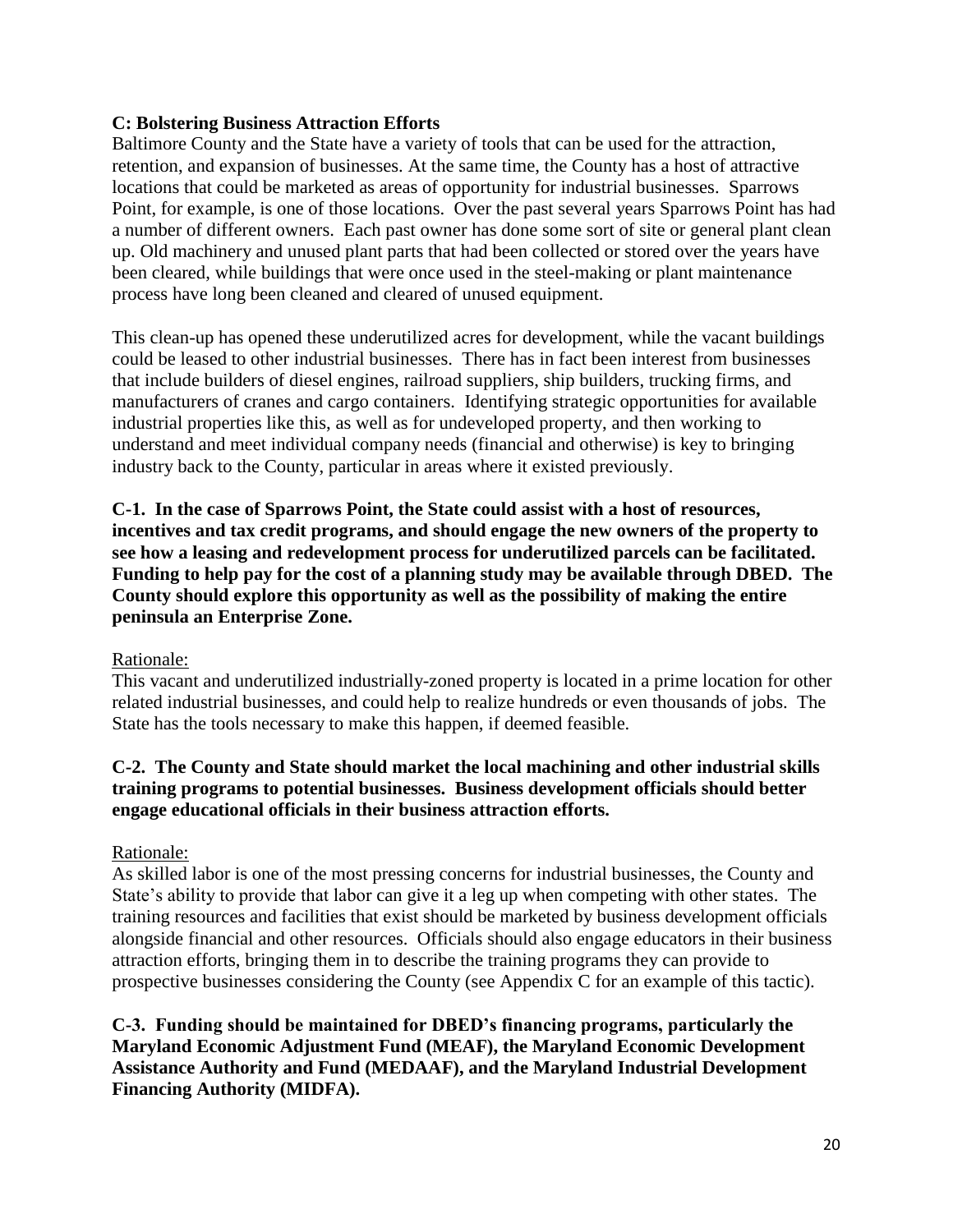#### Rationale:

These programs are key to the attraction of industrial businesses to the County and Maryland, and are some of the main tools used to finance projects that create industrial jobs.

### **C-4. DBED should assist the County in putting together a marketing document specifically for manufacturers, highlighting the comparative advantages of manufacturing in the County and State.**

#### Rationale:

There are a variety of good reasons to manufacture in the County and State, to include the excellent transportation infrastructure, a mid-Atlantic location ideally situated within a 8-hour drive of 75 million consumers as well as suppliers, and world class research and educational institutions. These advantages as they pertain to industry should be summarized in a document that can be distributed to prospective industrial businesses, similar to documents assembled for other key Maryland industrial sectors.

#### **C-5. DBED's Business Development representatives should regularly consult and coordinate with the County's and DBED's workforce liaisons on the workforce development resources that can be offered to prospective companies.**

#### Rationale:

Ensuring that business development representatives understand the workforce training tools and facilities that are available to prospective companies are a key selling point for the State, particularly as industrial businesses have such a pressing need for skilled labor.

### **D: Promoting Business Resources**

There are a variety of business resources, tools, and organizations that exist in the County and State that can help facilitate the expansion and location of industrial businesses here. However, this information is found in a variety of places and/or is poorly understood. State decisionmakers need to understand the great importance of these programs and businesses need to be able to understand how to access these resources. The recommendations in the below section aim to facilitate the need.

#### **D-1. A "Business Concierge" service should be incorporated as part of the business services that DBED provides, to work with individual companies in navigating programs and resources that exist at various levels of government. This function might be incorporated into the Maryland Made Easy initiative.**

#### Rationale:

A "Business Concierge" would help individual companies to find the resources that they need to grow, according to their particular needs, and would be a point of contact that could provide knowledgeable customer service. This service might be incorporated into DBED"s existing business services programs, or perhaps via the Maryland Made Easy initiative, which is tasked with a similar mission.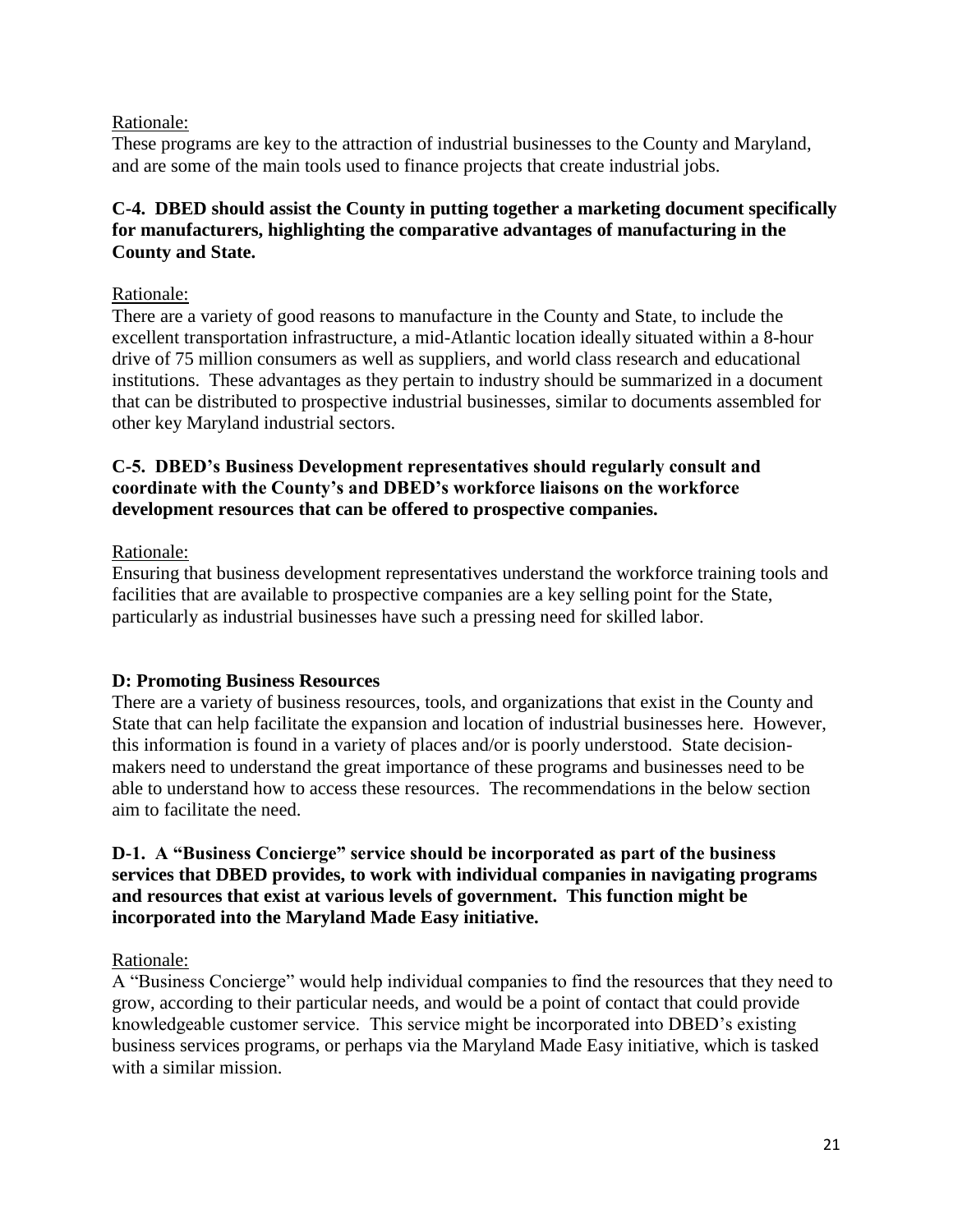### **D-2. DBED should assemble a resource guidebook for industrial businesses. The guidebook would include organizations that provide support services to industry, training opportunities, financing programs, etc.**

### Rationale:

A resource guidebook that could be distributed to businesses would be useful in directing those businesses to the available resources and contact information that they need, according to the particular needs that they have. This guidebook would also be incorporated into the Department's new website.

### **D-3. The MACMC should be revitalized and tasked with implementing any Task Force recommendations that they approve.**

Rationale:

The MACMC will be one of the State's focal points for formulating policies to support industry in the coming years and thus should be made aware of the findings of this Task Force and be asked to work to ensure the implementation of those recommendations that they agree with.

### **E: Enhancing the Regulatory Environment**

County industrial businesses will often cite difficulties with permitting and regulatory processes as a challenge to business growth. Of note however, it is not generally a particular permit or regulation that businesses find onerous, but an overall dissatisfaction with the process. As many industrial businesses are small, they lack the manpower to engage with the regulatory process and/or may be unaware of how to make their voices heard and create more informed regulations. The below recommendations aim to address these concerns.

**E-1. Additional staff resources should be devoted to Maryland Made Easy and it should be designated as the venue for the cross-agency vetting of regulations and for the coordination of the State's response to concerns from the business community with regards to existing permitting and regulatory issues. The County should look into aligning efforts with this initiative.**

### Rationale:

The Maryland Made Easy initiative has tremendous potential to bolster the image of Maryland as a state that is open for business. This initiative have should have dedicated staff that will be devoted to the ongoing improvement of Maryland"s business climate, to include improving the regulatory environment.

### **E-2. The State should work to expedite the designation of new locations that are eligible to receive harbor-dredge, allowing for the placement of more dredge from private industrial sites.**

### Rationale:

A variety of businesses opportunities and the growth of existing business could be made possible if more sites were made available for the placement of dredge from private industrial sites. For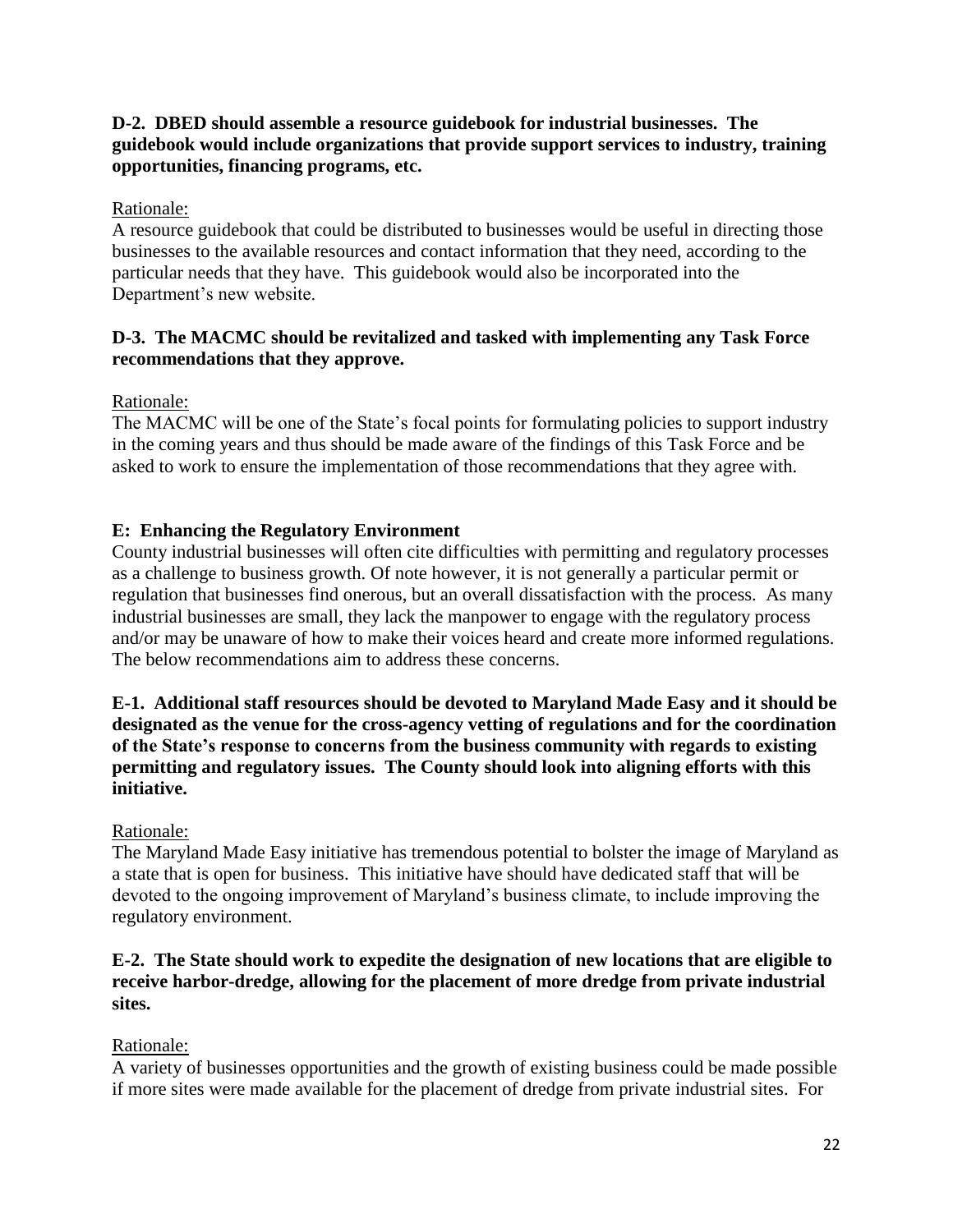example, one ship-repair company would be able to double its workforce if they were able to dredge a particular location to allow for larger ships. However, the options for the placement of this material are few and thus the project is stalled.

**E-3. The State and County should make it a priority to work with the new owners of the Sparrows Point steel mill and the federal government to clear the way for the Maryland Port Administration (MPA) to remediate environmental conditions at the Coke Point portion of the Sparrows Point peninsula. Environmental remediation is the first step in the MPA's plan to clear the way for the placement of dredge and the eventual capping of the site to develop a new marine terminal on the parcel. The State should do all that it can to convene the relevant parties and support the MPA plan; it should be made a priority for all involved.**

### Rationale:

The environmental remediation of Coke Point would allow for the placement of dredge material which would have immediate benefit for a variety of businesses that are currently unable to expand without being able to dredge to facilitate their operations. It would also allow for the eventual redevelopment of Coke Point as a new marine terminal, once capped. However, the immediate issue remains how the remediation shall be paid for and whether permitting will be approved. The State needs to make it a priority to convene all relevant parties to find a solution.

### **E-4. The Joint Committee on Administrative, Executive, and Legislative Review (AELR) should include as an advisor, the Secretary of DBED or his/her designee. DBED should confer with the MACMC on any regulations, as needed.**

### Rationale:

DBED, in its daily dealings with the business community understands many of the issues that proposed regulations might engender and can play a valuable role in advising the AELR on those issues, as needed. This would take place in coordination with the pertinent State agency(s), and the MACMC, if needed. This is especially important as most of Maryland"s industrial businesses are small and unable to devote staff to ensure they are heard on particular regulatory proposals.

### **E-5. The State and University System should study and consider supporting the Maryland Buy American Steel and Manufactured Goods Act.**

### Rationale:

The legislation was introduced to the General Assembly in 2012 and would include manufactured goods as part of Maryland"s requirement that contractors use American-made goods in public works projects. The State should study the issue prior to the 2013 legislative session to determine how this bill might be implemented via existing resources, and to address any concerns from State agencies and the University System.

**E-6. DBED's regulatory ombudsperson should coordinate with the MACMC on any potential regulations that could impact manufacturers. This function should be incorporated into recommendation E-1, if enacted.**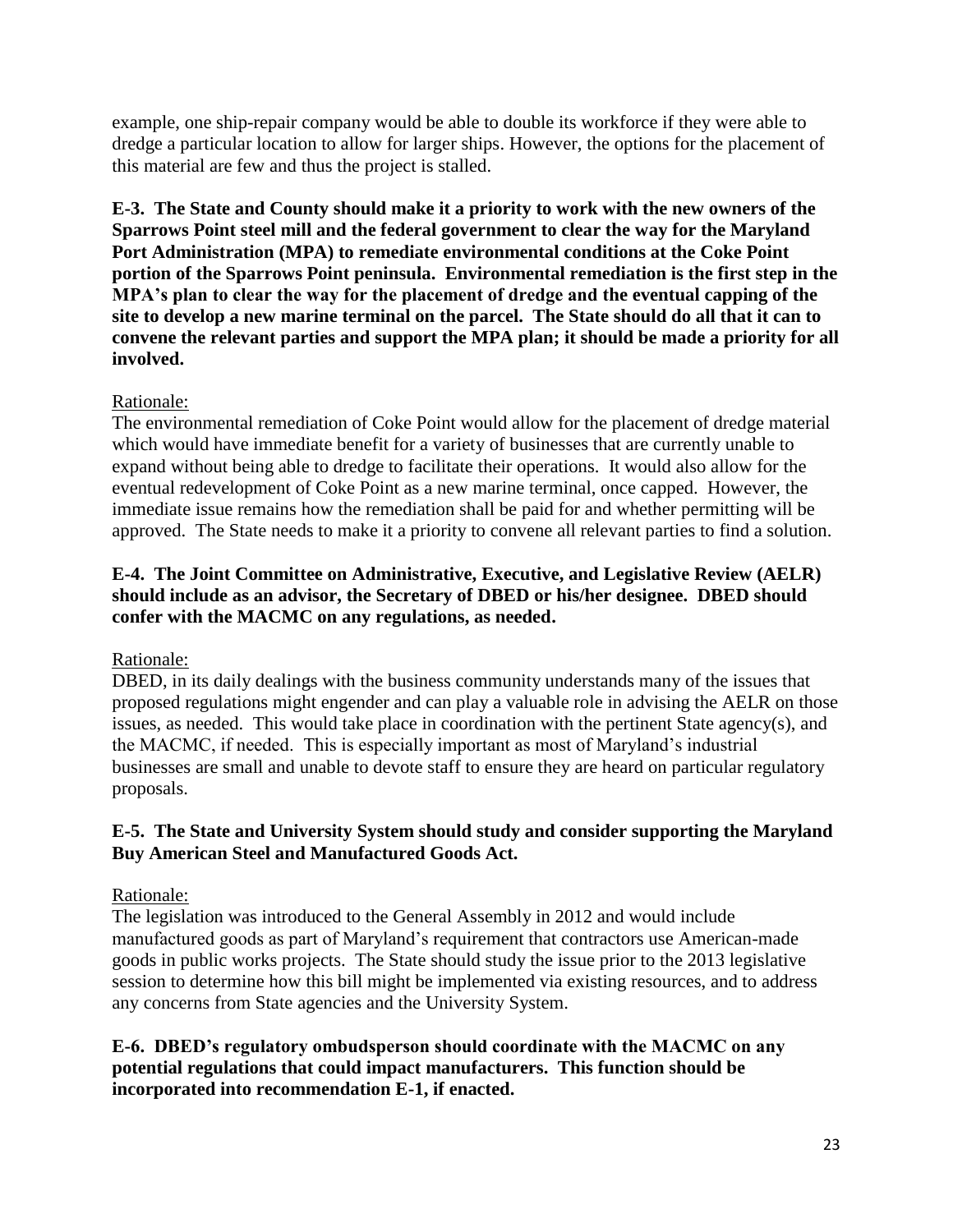#### Rationale:

Governor Glendening's Executive Order 01.01.1996.03 (see Appendix D), established a regulatory review process, whereby DBED would review, in coordination with the appropriate state agency, any proposed regulations that will be stricter than federal regulations. The DBED ombudsperson responsible for this process should solicit the input of the MACMC, in accordance with their role as an advisory body.

#### **E-7. The Governor should continue to conduct an annual regulatory review. This function should be incorporated into recommendation E-1, if enacted.**

#### Rationale:

The Task Force sees great benefit in continuing Governor O"Malley"s 60-day regulatory review process, as an annual review. The process demonstrates the State"s commitment to making it easy to do business in Maryland and is invaluable in identifying and addressing unnecessary regulation.

#### **Conclusion**

Industrial employers have long formed the heart of Baltimore County"s economy. Despite a decline in the industrial sector during the past several decades, the County"s manufacturers and industrial businesses are poised to make a comeback in the coming years. Due to a variety of factors, manufacturers are more optimistic than they have been in years, with many looking to expand and hire. However, a number of significant challenges remain that will require the attention of a variety of stakeholders.

This report outlines a number of actionable steps that the State and County can take to support industrial job creation, but these steps require leadership. The Task Force respectfully asks that the Governor and General Assembly seriously consider the recommendations included within this report, and wants to offer its sincere thanks for the opportunity to serve on group that has undertaken such an important task.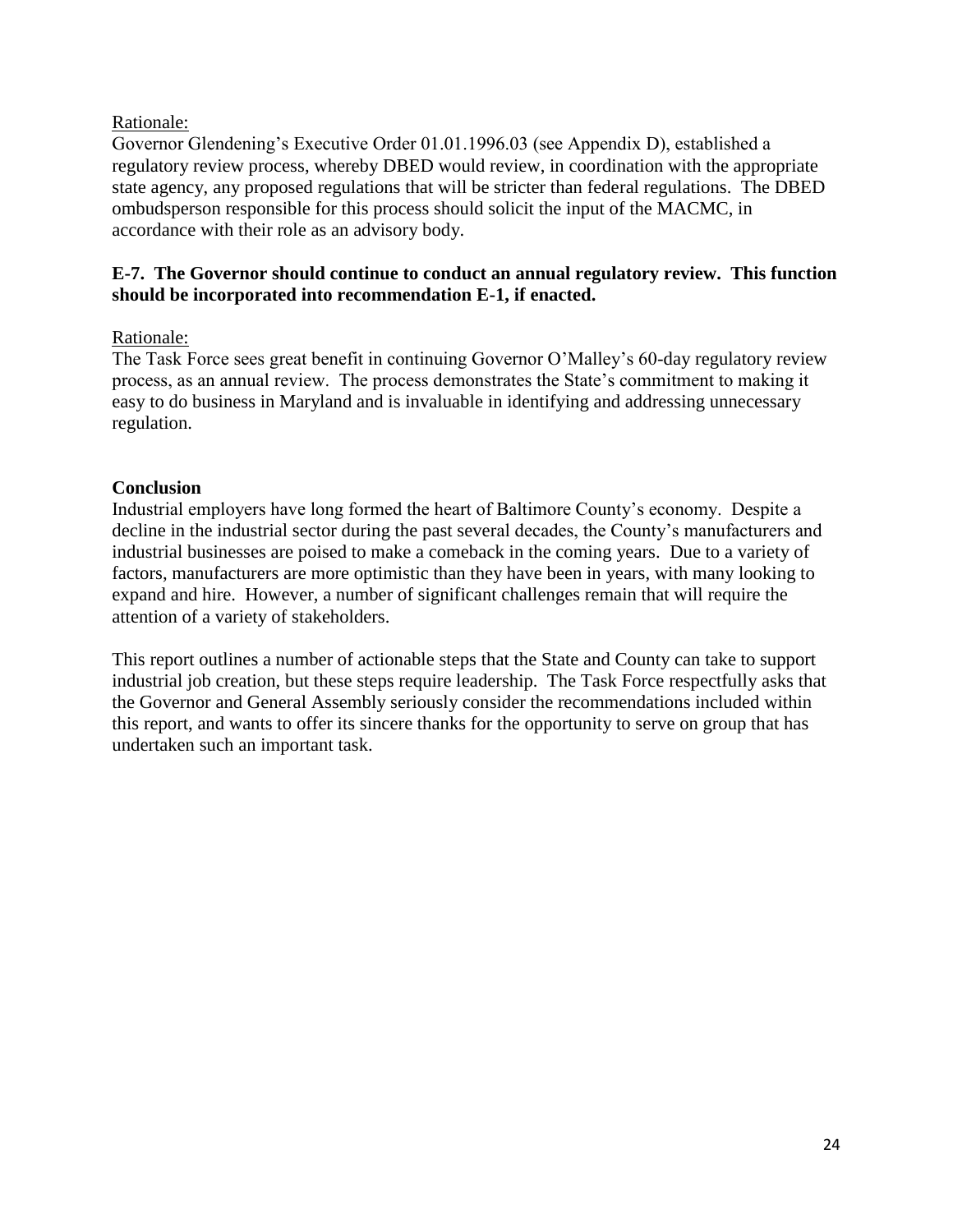# **Appendices**

- **Appendix A:** Task Force Members
- **Appendix B:** Example Alabama"s Creative Business Attraction Efforts
- **Appendix C:** Example North Carolina"s Creative Business Attraction Efforts
- **Appendix D:** Executive Order 01.01.1996.03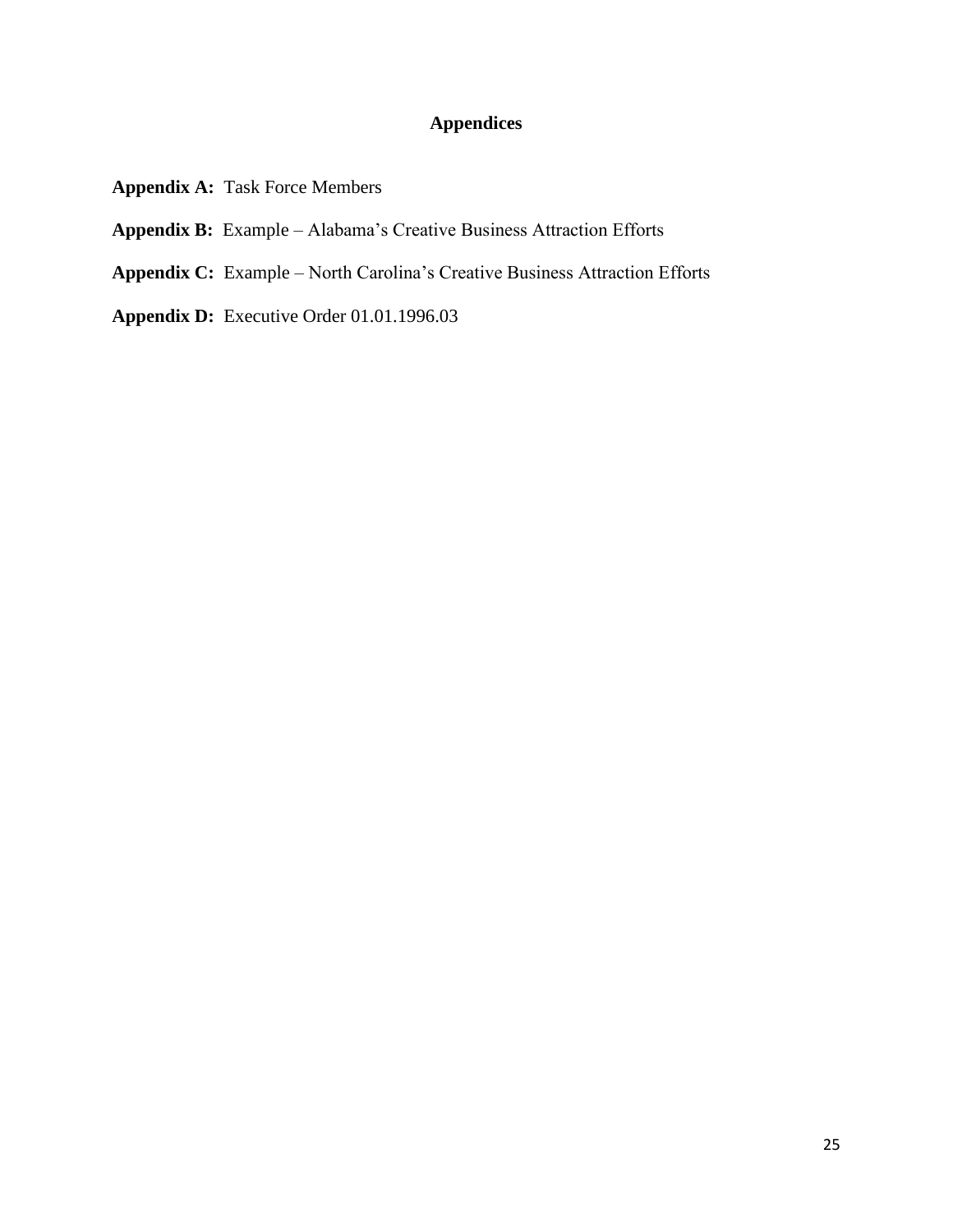#### **Appendix A: Task Force Members**

MEMBERS **Dominick Murray, Chair** Deputy Secretary, Maryland Department of Business and Economic Development

**Akbar Ansari** Team Leader, Proctor & Gamble

**Michele Noppinger** Global Manufacturing System Lead, General Motors

**Delegate John A. Olszewski, Jr.** Maryland House of Delegates, District 6

**Darren Petty, Sr.** Community Action Program President, Maryland State United Auto Workers

**Clifton Ratliff** Owner, Signature Healthcare

**Lynn Reed** Executive Director, Governor"s Workforce Investment Board

**Joseph Shanahan** Business Manager, International Union of **Operating** Engineers, Local 37

**Senator Norman R. Stone, Jr.** Maryland Senate, District 6

**James Strong** Sub-District Director, United Steelworkers

\*\*Task Force meetings are also regularly attended by Baltimore County officials.

# **STAFF**

**Bryan Coster** Director, Local Economic Development, Maryland Department of Business and Economic Development [bcoster@choosemaryland.org;](mailto:bcoster@choosemaryland.org) 410-767-6075

### **Matt Schmid**

Assistant Director, Office of Boards and Commissions, Maryland Department of Business and Economic Development [mschmid@choosemaryland.org;](mailto:mschmid@choosemaryland.org) 410-767-6368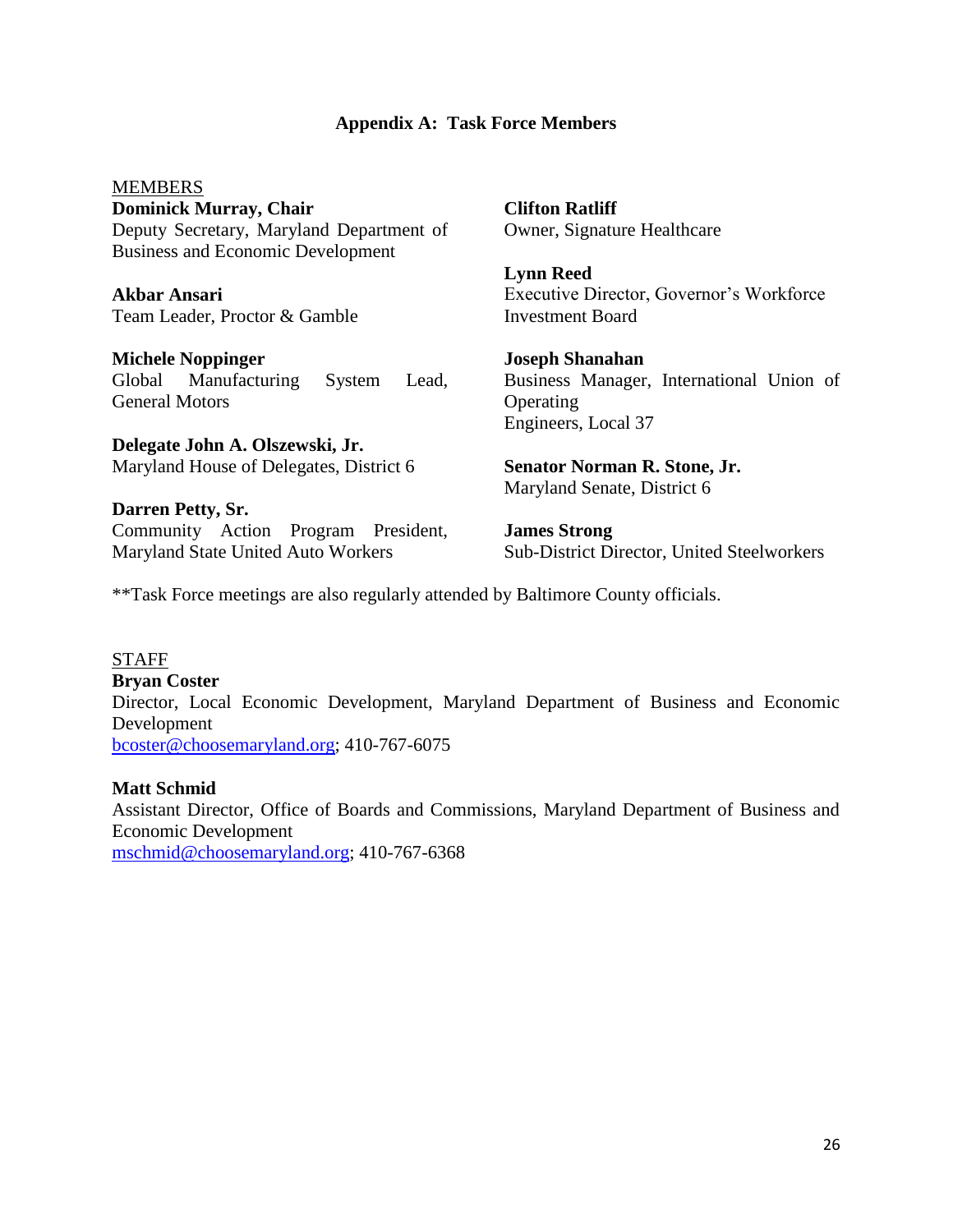#### **Appendix B: Example – Alabama's Creative Business Attraction Efforts**

#### **Extending Southern Hospitality By Ariel Tung (China Daily)**

Updated: 2012-04-13 07:42

Alabama invites 300 Chinese business executives to explain what life is like in rural America When residents of Monroeville, Alabama, heard that about 300 Chinese people were coming to their city, they lined the street with welcome banners in English and Chinese, and donated homemade cookies and desserts to the symposium that hosted the visitors.

About 40 Chinese companies flew in from China and across the United States to attend a twoday symposium beginning on March 15 to learn about investment opportunities in Alabama. This visit was the first - for most of these 300 business executives - to a state whose economic growth centers around its automotive manufacturing industry.

Alabama is the headquarters for Honda Manufacturing of Alabama, Hyundai Motor Manufacturing Alabama, Mercedes-Benz US International and Toyota Motor Manufacturing Alabama.

Besides having a competitive advantage in aerospace products and car components, the state's industrial outputs include iron and steel products; paper, lumber and wood products; mining (mostly coal); plastic products and apparel.

On the first day of the symposium, The Monroe Journal, a newspaper in Monroeville, printed two double spread editorials in Chinese about the conference, never mind that most of the 7,000 residents can't read Chinese.

The two-day conference was sponsored by Alabama China Partnership (ACP) and supported by the Alabama state government and China's 21st Century Media.

The aim of this symposium was to help Chinese executives understand the American tax system and labor laws, how to finance a project and how to choose a site in the United States. The governor of Alabama may have signed a bill specifically to attract Chinese investors, but it is the local people that are winning them over.

George Landegger, chairman of ACP, describes the friendliness of Alabamians as "intangible" for choosing an investment site.

Landegger, who is also president of Parson & Whittemore, flew in the Chinese executives from Atlanta to Monroeville using one of his private jets. There is currently no direct commercial flight available between the two cities. There are three private airports in Monroeville.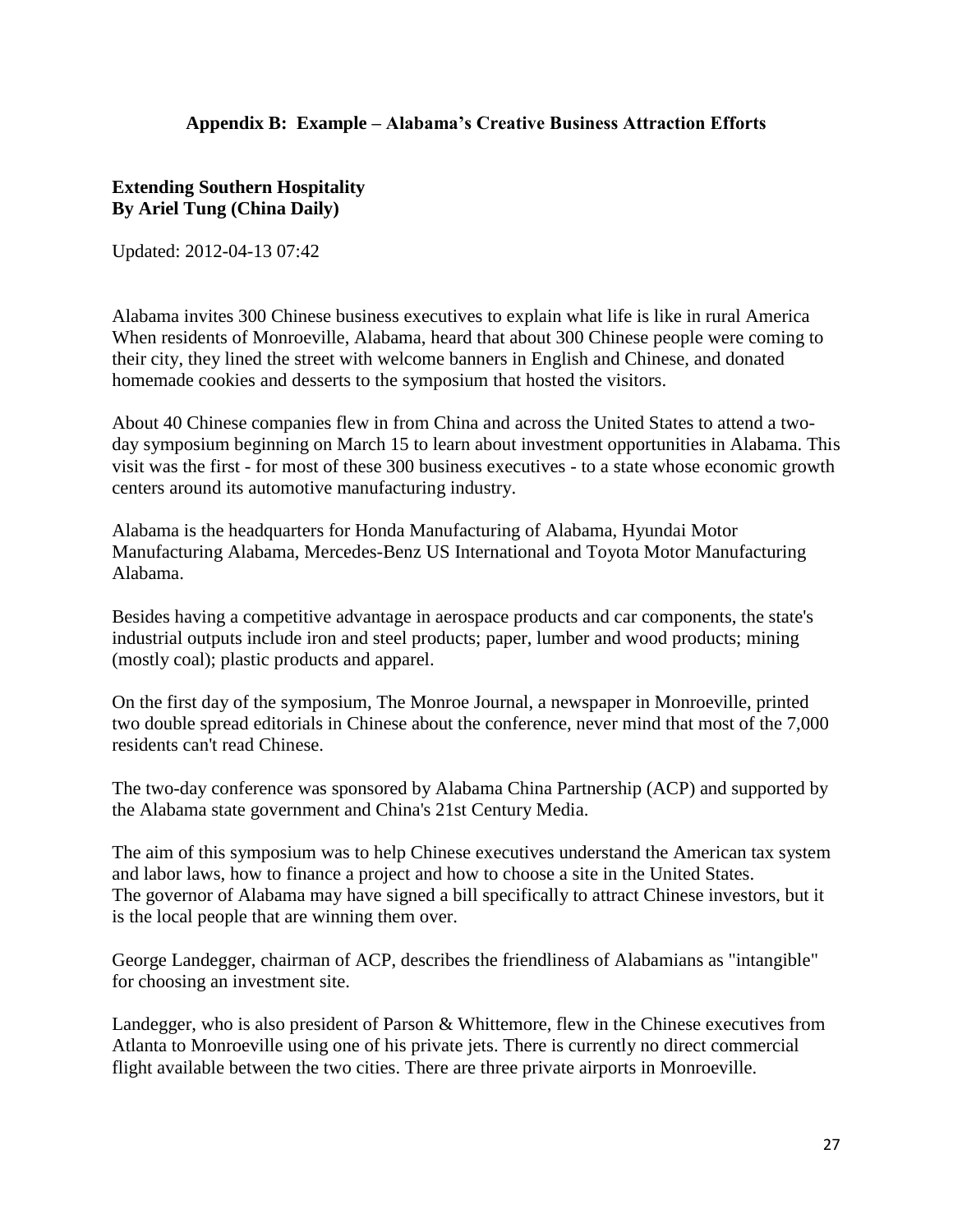Landegger says Monroeville was chosen as the venue for the symposium because Chinese entrepreneurs are more likely to put a plant in rural America, and he wants them to see and experience life in rural America.

"I believe that a stronger relationship between Alabama and China would lead to more Chinese businesses here, and eventually jobs in the state," Landegger says. He believes that the state and city governments, and the local residents, welcome Chinese investment.

According to the US-China Business Council, China was Alabama's second-largest export market in 2010 and worth \$1.9 billion. The growth in Alabama's exports to China was 1,106 percent between 2000 and 2010, while the state's exports to the rest of the world was 90 percent for the same period.

In July, Alabama passed a bill to provide Chinese enterprises investing in the state with tax subsidies to offset the costs incurred from anti-dumping duties levied by the US.

Called the Made in Alabama Job Incentives Act, the tariffs subsidy bill will be awarded to any non-US business (excluding non-industrial sectors such as finance) with an investment project of more than \$100 million and that creates at least 100 local jobs.

Alabama Governor Robert Bentley told China's 21st Century Media in an earlier interview that the bill was specifically created to attract Golden Dragon Precise Copper Tube Group's investment to the state.

During his opening remarks on March 15 at the symposium, Bentley said that the new legislation "makes it easier to recruit international companies into the state".

Chinese companies who choose to invest in Alabama will also benefit from lower taxes and cheaper energy costs, Bentley says.

Last March, Golden Dragon announced its plan to build a \$100 million manufacturing facility in Thomasville, Alabama. Headquartered in Henan province, Golden Dragon is a leading supplier of copper products used by the refrigeration and cooling industry.

Although Golden Dragon is the third Chinese investment in the state, it is the most significant to date. It is estimated that the project will employ up to 500 people in Alabama.

Bentley says this is "just the beginning".

Golden Dragon's North America President Jason Yin said at the symposium that production at its new Alabama plant will begin in about 18 months.

When asked why Alabama was chosen, Yin says the company had received lots of support from the state and city government. Other states such as Oklahoma and Texas were considered, but in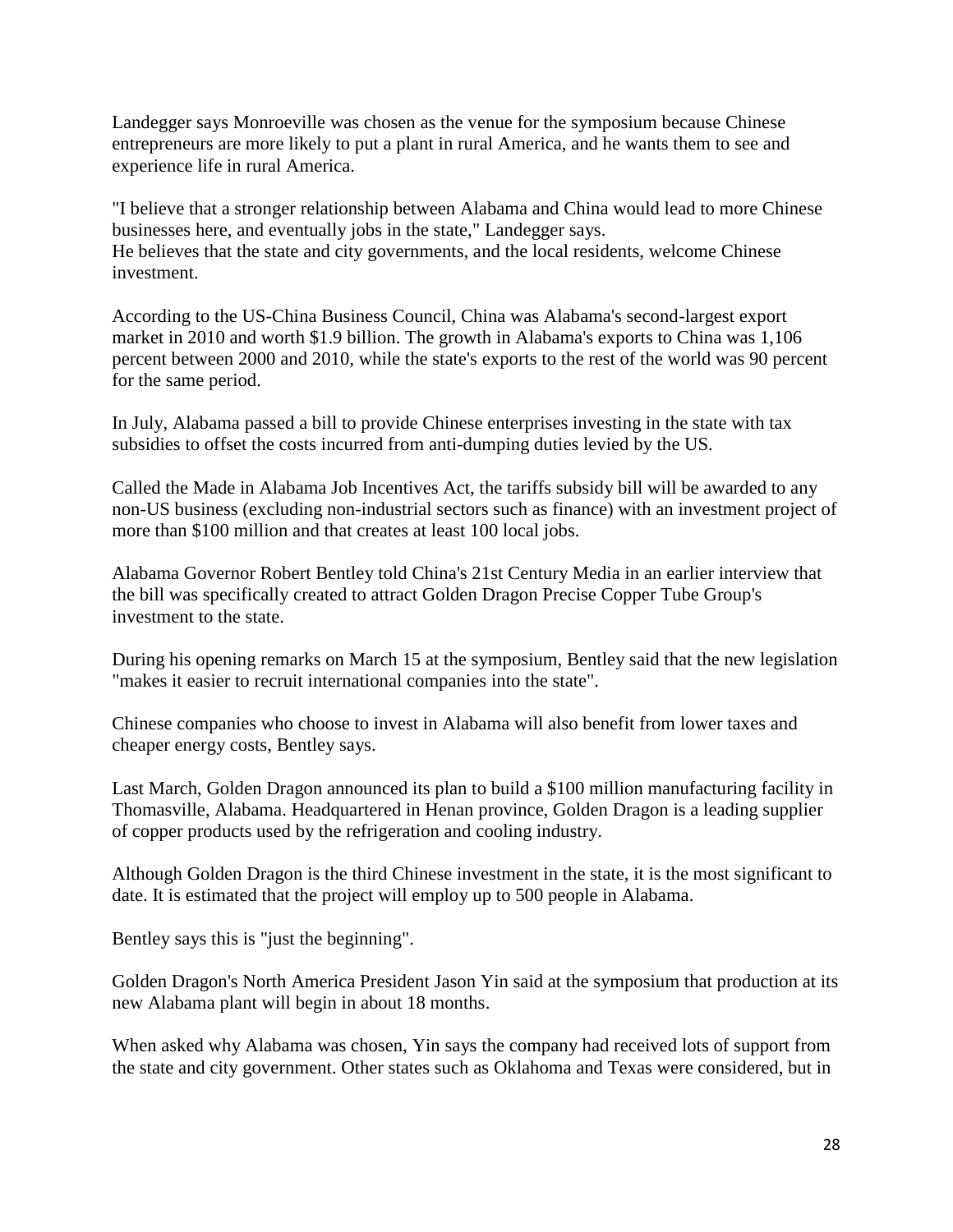the end they decided on Alabama. Personally, Yin has been to Alabama more than 20 times over the past eight years for business, and he has made many friends there.

It is a win-win situation for both as putting a plant in the US would help Golden Dragon offset the extra tariff on its imports from China, Yin says.

Raymond Cheng, founder and CEO of ACP, says the organization was founded because he saw Alabama's potential.

"We were so excited about the Golden Dragon project, and we foresee a lot more of that coming," Cheng tells China Daily.

Cheng is also the CEO of SoZo Group, an advisory firm to the Golden Dragon investment. He says Golden Dragon's CFO Benny Cheng first contacted him in New York to help source a US site.

When Landegger, who has been involved with the Alabamian community for a long time, learned about the Golden Dragon investment, he contacted Cheng, and together they started ACP to help other Chinese companies come to the US.

During a panel discussion, China Telecom, ZTE Corp and Golden Dragon were invited to talk about their experience in investing in the US.

Donald Tan, president of North America China Telecom, says that he still has difficulties understanding the complicated federal and state tax system for telecommunications companies despite being here for six years.

Cheng Lixin, president of North American region at ZTE, says this symposium provides "a very good opportunity for us to understand what Alabama can offer to the high-tech and laborintensive industry.

He adds that it is his company's goal to be "close to their customers".

Headquartered in Dallas, ZTE USA has 10 offices in the country, three R&D centers and one logistic center. It presently does not have an office in Alabama.

While this is ACP's first symposium, Landegger and Cheng plan to hold another one in May and then in fall. They will invite a different set of speakers each time to share about their experiences of investing in the US.

Landegger says their goal is to facilitate five to six Chinese investments in Alabama in the next 12 to 18 months.

"Economic development doesn't happen overnight. You have to do it over and over again," Cheng says.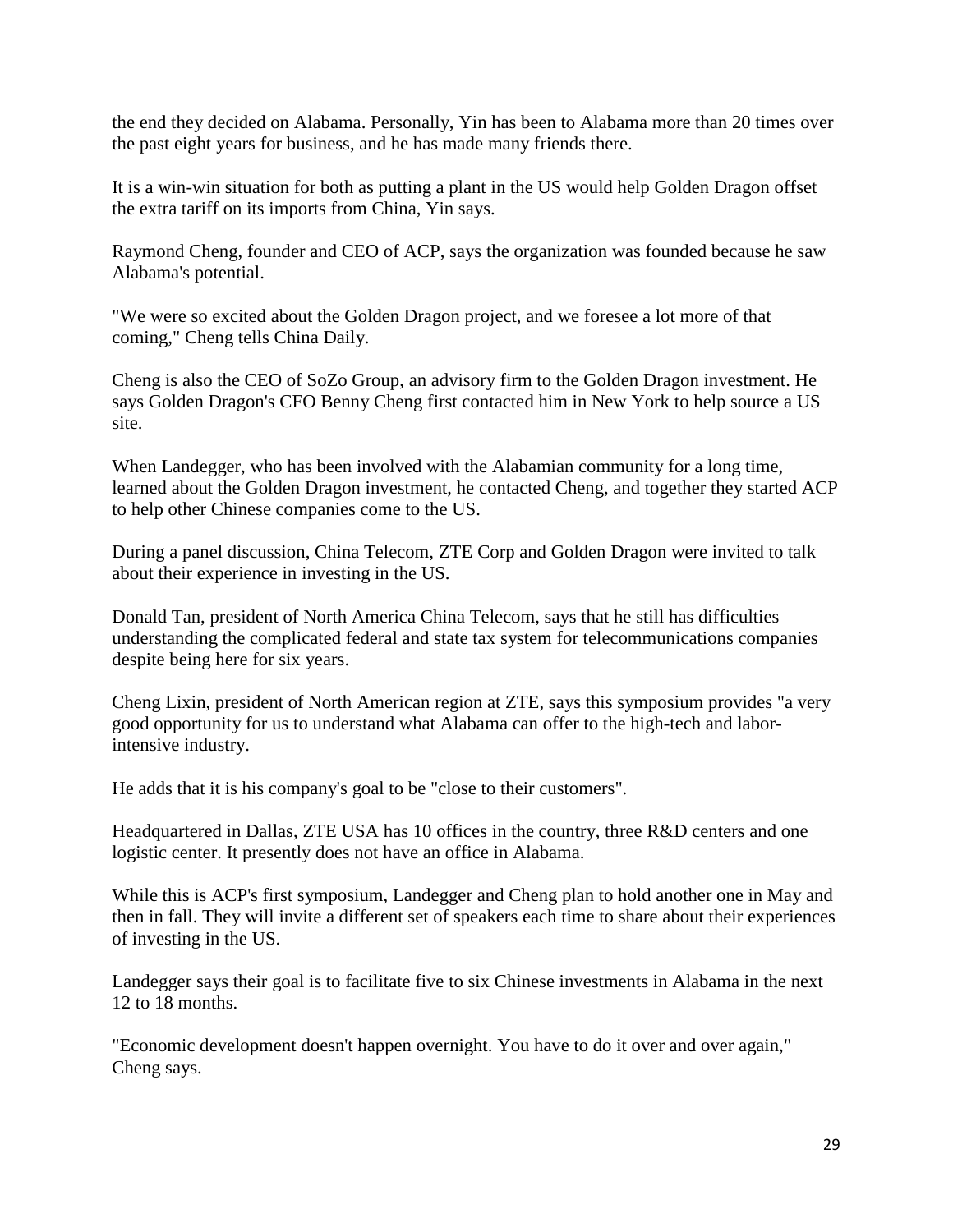### **Appendix C: Example – North Carolina's Creative Business Attraction Efforts**

#### **FTCC's offering helped attract Cat 'We're looking at Forsyth Tech to help us train a quality work force,' Caterpillar executive says By: By Lisa O'Donnell | WINSTON-SALEM JOURNAL REPORTER**

Published: August 01, 2010

[Gary Green,](http://www2.journalnow.com/topics/types/person/tags/gary-green/) the president of Forsyth Technical Community College, is an affable man with a quick smile.

Judging from comments made at Friday's big Caterpillar announcement, he's also [a tenacious](http://www2.journalnow.com/topics/types/position/tags/tenacious-salesman/)  [salesman.](http://www2.journalnow.com/topics/types/position/tags/tenacious-salesman/)

Dignitary after dignitary lauded [Green](http://www2.journalnow.com/topics/types/person/tags/gary-green/) and the role he played in persuading Caterpillar to build a [\\$426 million](http://www2.journalnow.com/topics/types/currency/tags/usd/) [manufacturing plant](http://www2.journalnow.com/topics/types/industryterm/tags/manufacturing-plant/) here.

"As far as I'm concerned, the main reason we are here at Forsyth Tech is because Caterpillar heard Forsyth Tech say, "We can do the job' and nobody else said that," said Dave Plyler, the chairman of the Forsyth County Board of Commissioners. "He may be bald and he may be skinny. But Dr. Green is one tough customer."

Gov. Bev Perdue also weighed in on Green's persuasive powers.

"He's got a whole set of economic development skills and none of us knew how strong they are," Perdue said.

Green and other officials at the community college first became involved in the Caterpillar pitch in March when they showed off their campus to a man they knew only as Shawn. They had no idea what company he was with. That tour, as has been reported, stretched hours longer than expected.

Perdue said the meeting was crucial in convincing Caterpillar that it could find a skilled work force in the Triad.

"When he (Green) kept Caterpillar here all day, he didn't offer them wine and cheese," Perdue said. "He offered them good business training and promises of good education for its employees."

The plant will employ 392 full-time and 118 contract employees within five years. The bulk of the employees will be trained at Forsyth Tech.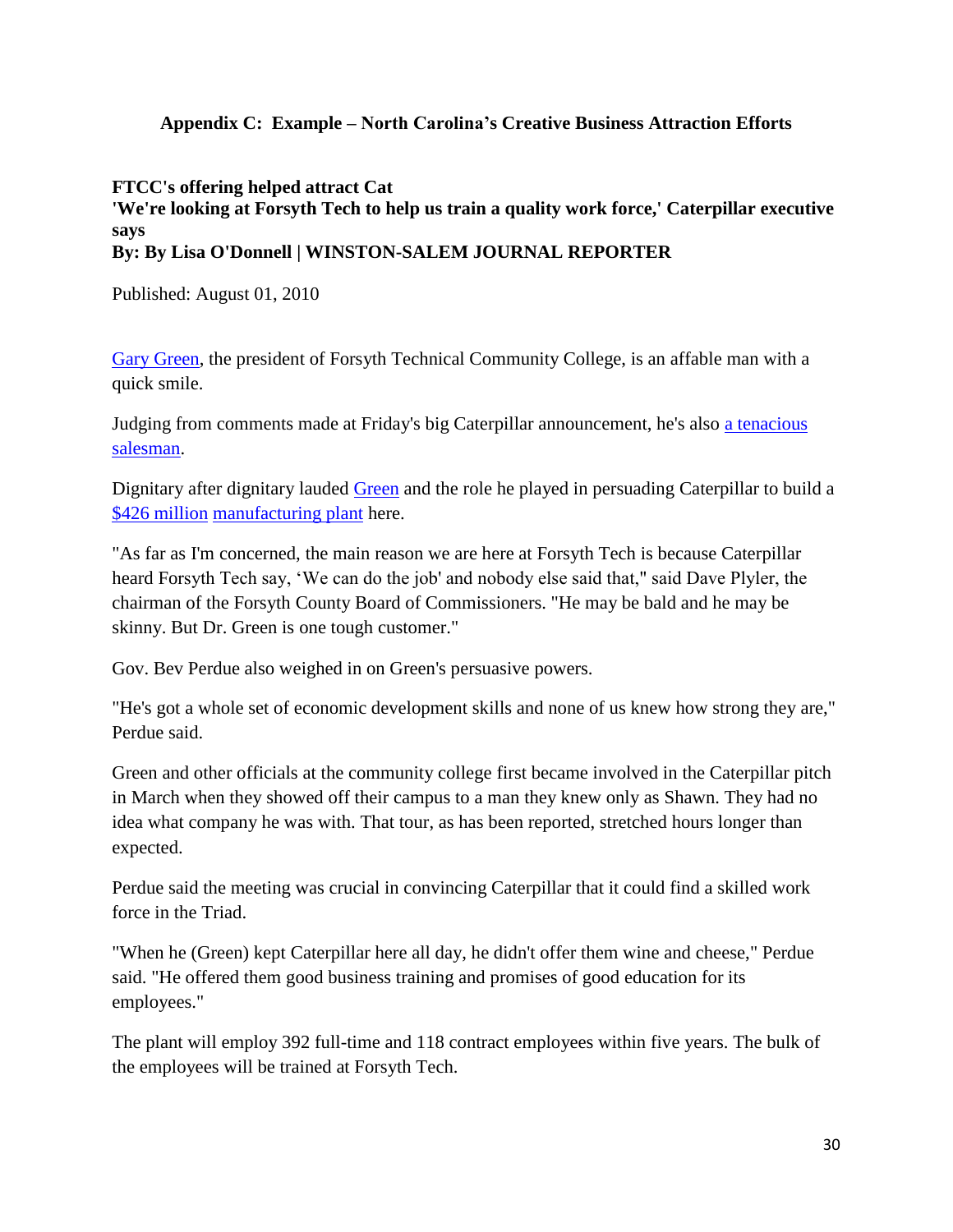Michael Murphy, an executive at Caterpillar, said Forsyth Tech demonstrated a willingness to be flexible in how it trained prospective employees.

"We're looking at Forsyth Tech to help us train a quality work force," he said. "These machine tools cost millions of dollars apiece and we don't want to crash them."

Green deflected the praise, instead pointing to the school's long history of working with businesses to train their work forces.

Recently, the school helped train some of Dell's employees.

The state's entire community college system has embraced customized training, said Keith Crisco, the N.C. secretary of commerce.

"It's not unique, but I think we do the best job of this in the country," Crisco said.

The customized training program includes all 58 of the state's community colleges. In fiscal year 2009-10, the program helped train 10,199 people in 183 businesses and industries, according to the N.C. Community College System.

Some of those businesses include Hanesbrands in Surry County and Nonni's Foods in Yadkin County.

Caterpillar may also have been swayed by Forsyth Tech's involvement in the Manufacturing Institute, a nonprofit affiliate of the National Association of Manufacturers that is backed by the Bill & Melinda Gates Foundation.

Forsyth Tech is one of four community colleges in the country participating in the pilot program, which gives students a chance to learn skills in the classroom while acquiring certifications that are recognized by industry. The goal is to better prepare entry-level workers. Students in such areas as welding and machine technology will be eligible for those added credentials. They will have some of the skills that will be needed at the Caterpillar plant, which will produce axle assemblies for its big mining machines.

"We made sure Caterpillar knew we were involved in it," Green said of the Manufacturing Institute.

Jennifer McNelly, a senior vice president for the institute, said Forsyth Tech's involvement in the program was an attractive selling point.

"What it ensures for Caterpillar, and manufacturers nationally, is that individuals are coming out with real skills that they value," she said. "It's one thing to say you have a skilled work force and another thing to say we can prove it because we have strategies to bring them in and train them and give them the skills you say are important."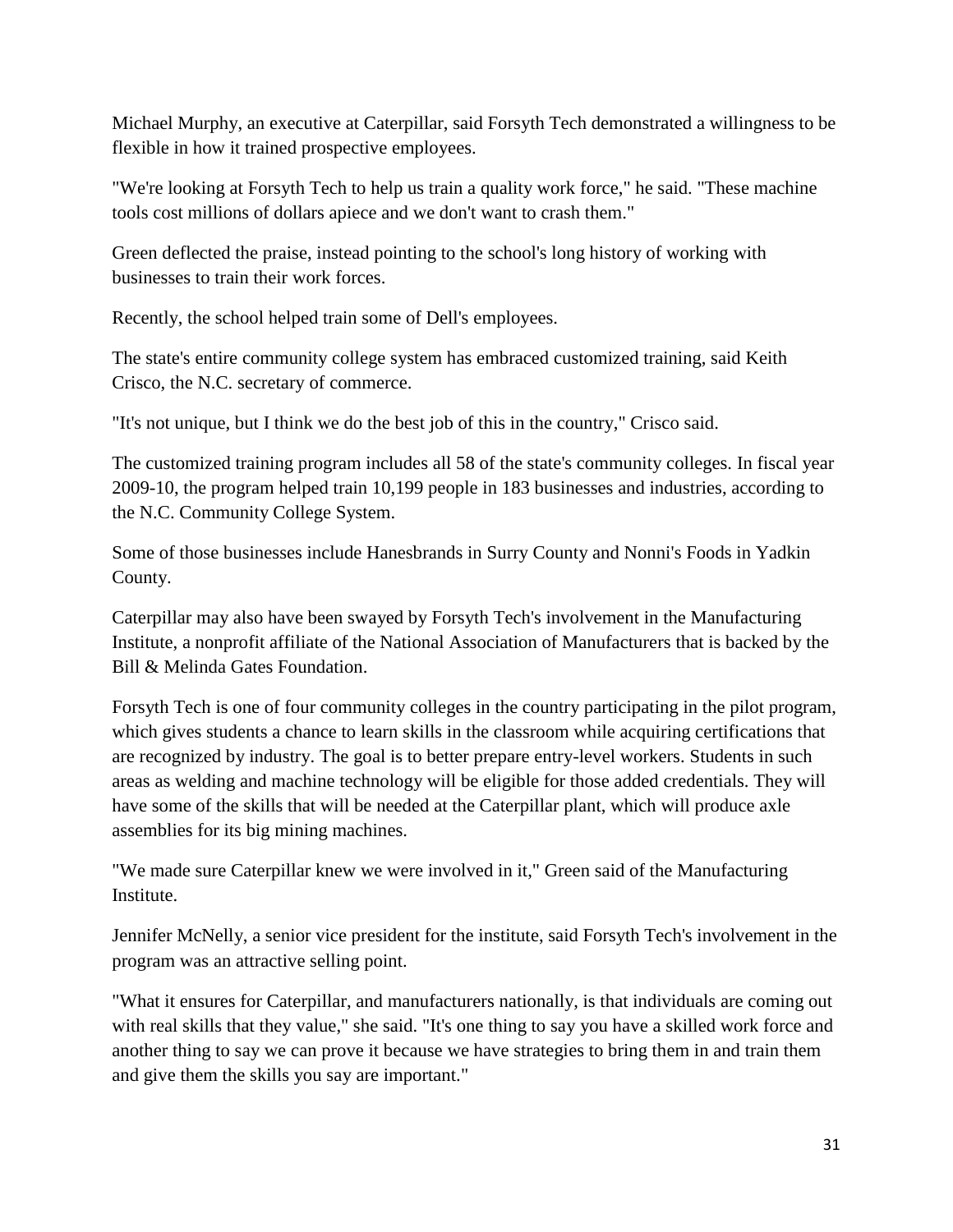Sue Marion, the vice president for corporate and continuing education, said that officials from Forsyth Tech and Caterpillar will meet in the next few weeks to lay the groundwork for training.

"We can assist with recruitment and with the assessment of potential applicants," she said. "But we don't yet know what they want to do."